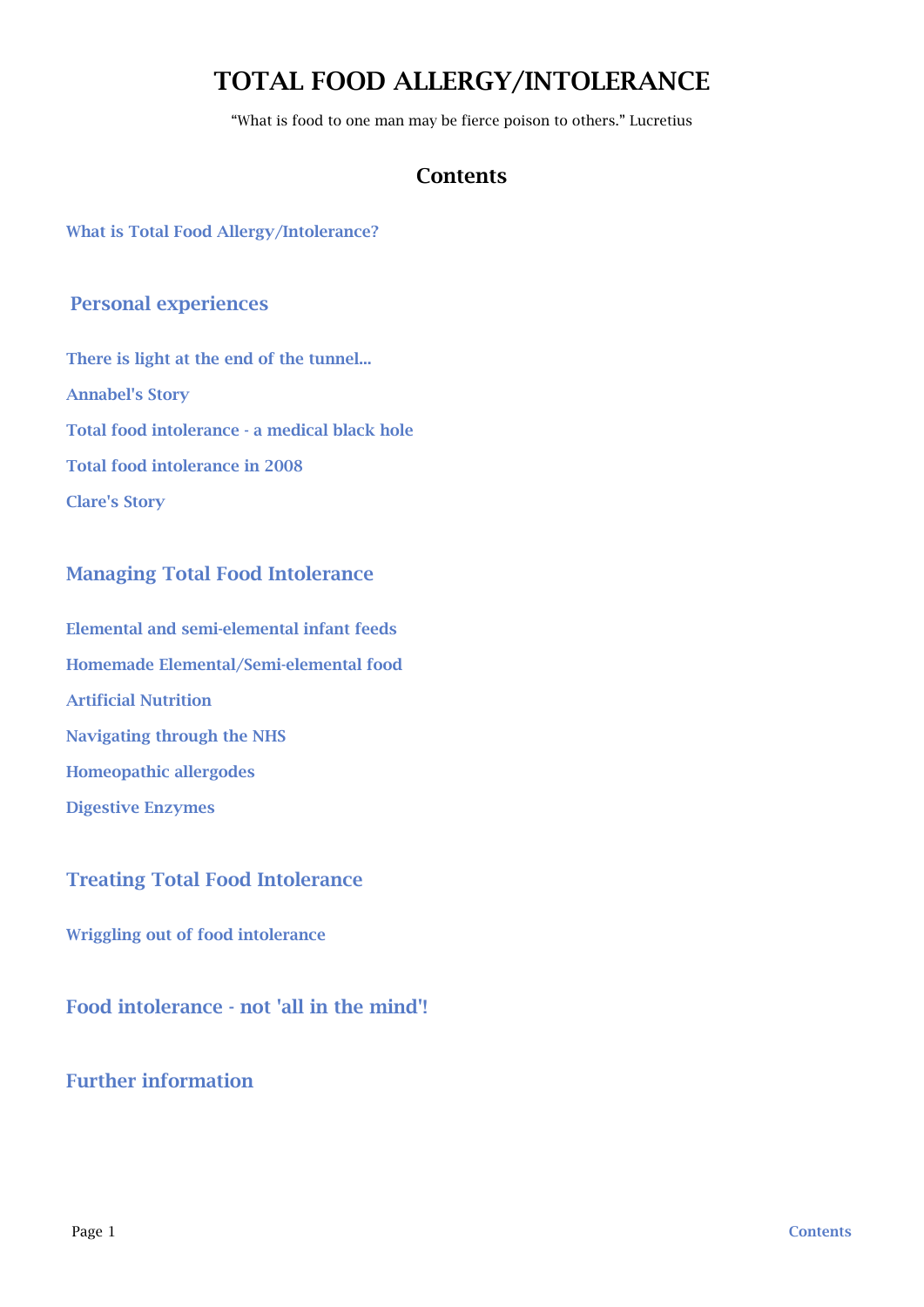### <span id="page-1-0"></span>What is Total Food Allergy/Intolerance?by John Scott

Total food allergy/intolerance is a rare and largely unrecognised condition in which most or all normal foods cause an adverse reaction.

The effects of total food allergy/intolerance are devastating and frightening to those affected by it and medical support is minimal but, as more cases come to light, a clearer picture of the condition is emerging.

Total food allergy/intolerance appears to develop in those whose health in already compromised by some other illness, such as MS, Chronic Fatigue Syndrome/ME, or multiple chemical sensitivity (MCS), or as a direct result of an eosinophilic gastrointestinal disorder (EGID), in which eosinophils - a type of white blood cell - proliferate within the gut.

The reactions experienced by those with total food allergy/intolerance are possibly mostly due to intolerance - i.e. caused by some as yet unidentified mechanism - but some reactions may also be due to a true IgE-mediated allergy. The absence of a positive skin prick test result to a food challenge does not necessarily rule out the possibility of true allergy, because it is possible for allergic reactions to take place in the gut without producing positive skin prick test results, but these reactions can only be revealed by carrying out a COLAP test ([http://](http://www.pubmedcentral.nih.gov/articlerender.fcgi?artid=1027199) [www.pubmedcentral.nih.gov/articlerender.fcgi?artid=1027199\)](http://www.pubmedcentral.nih.gov/articlerender.fcgi?artid=1027199). As COLAP tests do not appear to be used much, if at all, in the UK, nor food intolerance currently verifiable by any means, and as UK doctors will only accept the existence of a condition which they can validate via clinical tests, recognition and acceptance of total food allergy/ intolerance is problematic.

The typical response of doctors, most of whom will rarely, if ever, see a case of total food allergy/intolerance, is to attribute any symptoms not verified by clinical tests to psychological causes - either in the patients themselves, in the case of adults, or perhaps in a parent when the patient is a child (fabricated or induced illness (FII), previously known as Munchausen's syndrome by proxy). However, when patients have had a psychological evaluation, this has invariably found no psychological problem.

The onset of total food allergy/intolerance can be rapid, but a creeping progression of symptoms over time appears to be more common. The exact nature of symptoms can vary with different foods and between different people. As ever more foods begin to cause reactions, finding anything to eat that does not cause an adverse effect becomes progressively more difficult and may eventually become impossible.

Although there is no known cure for total food allergy/intolerance at the present time, medicine does have the means to manage this disorder, and thereby to keep people alive, by using special medical feeds and other alternative methods of feeding which were developed to manage a variety of different conditions. However, expertise in using these approaches to treat total food allergy/intolerance is virtually non-existent.

Semi-elemental feeds have proved to be the best tolerated form of food - better even than fully elemental feeds such as Elemental 028. Best of all are the semi-elemental infant feeds - even for adult sufferers. Pepdite and Neocate (SHS International) and Nutramigen 1 (Mead Johnson) have all been found extremely helpful by some adult patients. (NB. Nutramigen 2 does not contain sufficient protein for adults.)

In 2009, it emerged that helminthic therapy can provide effective, long-term remission from the symptoms of total food allergy/intolerance. Since then, several patients with this disorder have found relief after infecting themselves with a safe dose of benign, therapeutic helminths, and lives have been saved as a result.

If helminthic therapy is used, it needs to be introduced VERY gradually in anyone with total food allergy/ intolerance. For more information about helminthic therapy, see this blog post: <http://gut-buddies.com/wordpress/helminthic-therapy-2/>

## <span id="page-1-1"></span>Personal experiences

<span id="page-1-2"></span>There is light at the end of the tunnel... by Isobel Bracewell (Foods Matter October 2006)

To all readers of Foods Matter - have hope - there is light at the end of the tunnel I have had, and still have, many problems relating to food - but at this time last year it was doubtful whether I would even see the year out.

I am 64, an ex-nursing sister, and have multiple sclerosis. I have always enjoyed life and over the past years have become very involved in caring, disability and Quaker issues.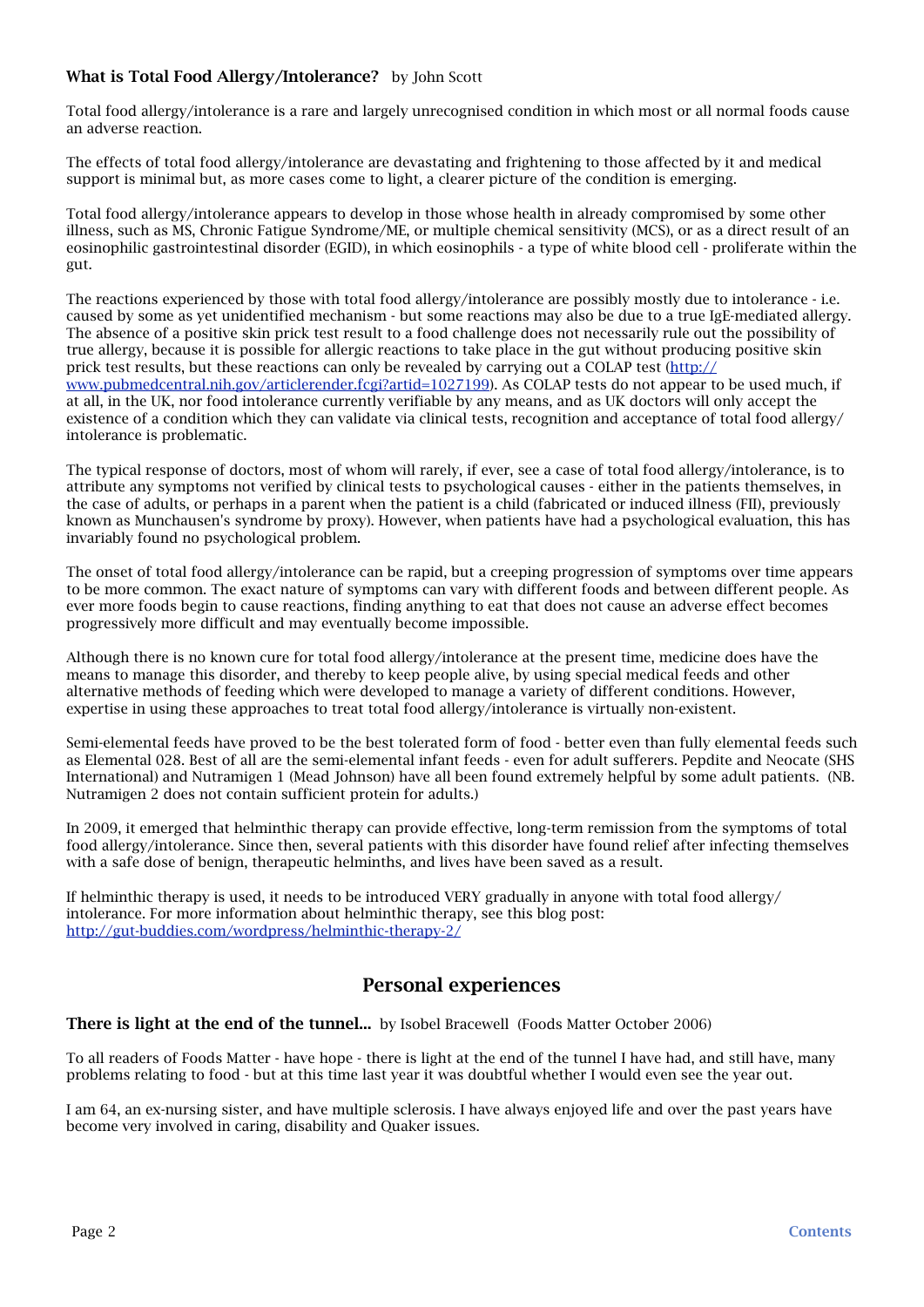### Allergy onset

Three years ago, after being prescribed aspirin, statins and betablockers for high blood pressure/cholesterol levels, I began to have severe food and allergy problems. Previously I had only been allergic to fish and penicillin, although I did carry an Epipen.

Doctors refused to believe that I could possibly be reacting to so many foods, despite an anaphylactic episode and an emergency hospital admission. I frequently had tingling or swollen lips and tongue, breathing difficulties and sometimes was unable even to swallow water. These were not panic attacks or hysterical reactions.

### Ditching the drugs

Two years ago when in hospital for tests, a South African consultant, here as a locum, suggested I come off all medication to see what would happen. As a result, all heart problems, blood pressure and muscle pains cleared. By this time I was on daily antihistamine tablets but, after discharge from hospital, we were left to cope as best we could with the worsening food symptoms.

### Left to cope alone

My husband and I felt totally alone - isolated and abandoned. What would the future bring? It was a very dark time indeed.

We do have wonderful GPs who would see us in emergencies but one could feel their frustration at not being able to help. They told us 'We can only be advised by specialists who don't know what to do themselves.' There is only one part-time allergy specialist in Scotland. He was in Glasgow and I was too ill to travel even if an appointment was available.

### Starving to death

After losing 8 stones in weight, my muscle tone was poor and, physically, I was very weak and limp. My clothing was smaller by 12 sizes. My husband and I were at the end of our tether. I had no quality of life - I was just existing. My funeral service was planned, and death would have been most welcome.

It was at this point that the charity Action Against Allergy' gave me details of a state registered dietician in the local private hospital who had a special interest in people with food allergies and intolerance. When all hope had almost gone she threw us a lifeline.

### Finding the formula

After a full consultation she said that I needed to start on elemental formula feeds immediately. The proteins in elemental formula, which are used mainly for ultra-allergic babies, have been broken down into their constituent amino acids so that there are no proteins left against which the system can react.

I had to stop the six foods which, by then, was all I was able to take, as she was uncertain as to which of them was still causing reactions. She wrote to my GP for a prescription and asked him to refer me to a gastroenterologist who had a special interest in nutrition. His private waiting list was even longer than his NHS list!

My body had been so malnourished for so long that it would only accept a very low dosage of the formula (I used the infant formula, Prejomin - unfortunately now discontinued) at a dilution greater than recommended. Very gradually I increased the quantity by two and a half grams each day, or according to tolerance.

There is an adult formula more familiar to doctors, and used by hospitals, called Elemental 028 Extra Original SHS. It nearly killed me after only 131/2 grams.

### Hospitalisation

My 'urgent' appointment with the gastroenterologist for hospital admission took six months so, without Prejomin I would not have survived. My GP said, on one visit, "I hope we get you in in time." My husband and I just looked at each other.

When eventually I was admitted the consultant wanted me to receive hospital formula (to which I had already reacted badly) by nasogastric tube, then they would give me a percutaneous endoscopic gastrostomy (PEG).

I refused as by then I had gained almost one stone in weight, my muscle tone was good and life was looking more positive. Also my faith in modern drugs and treatment was shattered. As it was the drugs that had made me ill, I was very reluctant to accept more interference when healing was taking place.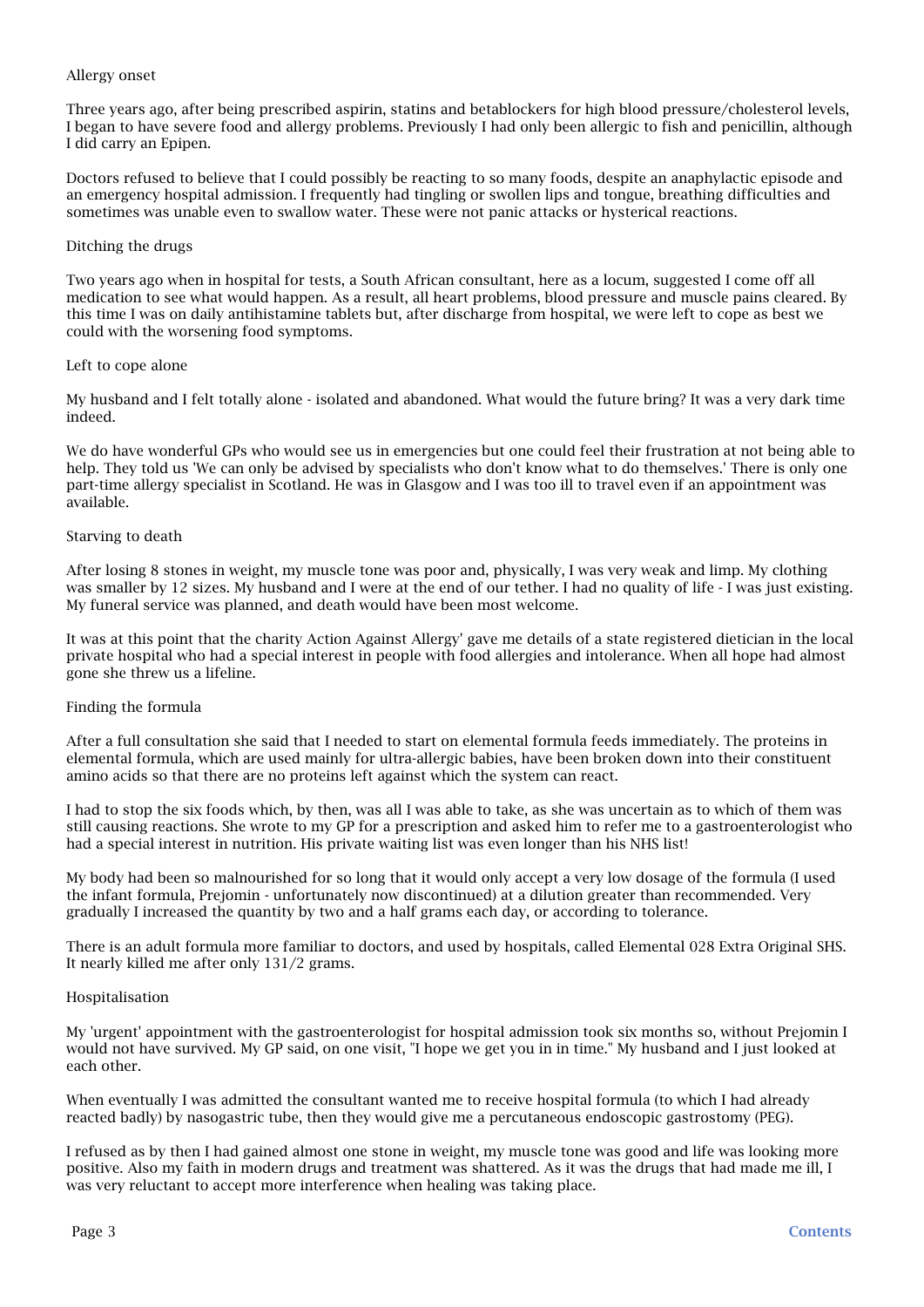After many tests, it was confirmed I had multiple food and drug allergies - as my husband and I had been trying to tell doctors for so long. The consultant said that my body appeared to have an adverse reaction to food and only appeared to tolerate nutrition in the elemental form. I was also salicylate sensitive but he didn't know why these reactions had occurred.

### Getting better and better

Living almost entirely on the elemental diet for 18 months has allowed my digestive system to rest and gut healing to occur. I feel better now than I have felt for years. As a bonus, the multiple sclerosis has improved dramatically, and I now have full use of hands and arms, increased mobility indoors and better bladder control. The optician can't believe the visual improvement, my finger and toe nails are growing again and my hair is thickening.

In April I decided to try taking FOS fructooligosaccharide powder from Biocare (dosage one rounded teaspoonful a day). This has helped my body to accept a few foods again. It will be a slow process and I have been told that I will be on elemental formula for a very long time but I look forward to the day I will be able enjoy the superb recipes which appear regularly in Foods Matter.

### More formula please

Too many people are, I fear, struggling to exist on too few foods on a minimal rotation diet. As a result they end up malnourished and less able to handle food.

My consultant wrote (and other professionals would agree) "The number of patients who have to go on to elemental diets is extremely small. The vast majority of people can be managed by other methods and do not have to see an allergy specialist."

I disagree. It appears to me that many professionals are unaware of elemental diets and their value, even in the short term, for people with multiple food intolerances.

Do please contact me, on 01224 484957, if you wish to have a chat. I feel so fortunate.

Source: [http://www.foodsmatter.com/allergy\\_intolerance/personal\\_histories/articles/isobel\\_b.html](http://www.foodsmatter.com/allergy_intolerance/personal_histories/articles/isobel_b.html)

### <span id="page-3-0"></span>Annabel's Storyby Richard Senior(ME Essential Spring 2003, and Foods Matter Jan 2008)

She was born Annabel Robin-son, on the 4th March 1942, eldest daughter of Squadron-Leader 'Robbie' Robinson, who had commanded 73 (Hurricane) squadron in the Battle of Britain. She died on 8th January 2003, two months short of her 61st birthday. Too young to die.

Sent to boarding school in her mid-teens, she began to notice how quickly she got tired, and how difficult it was to keep pace with her peers. In spite of this, she excelled at everything: athletics, gymnastics, games, drama, art, music, and above all, examinations. So much so, that she easily achieved a place at Oxford, and only narrowly missed a First - simply because by now she was unable to work more than two hours out of 24, sometimes taken in the middle of the night.

She realised she would need support, from whomsoever would give it, because she now knew that she would not be able to cope on her own. She therefore accepted the first offer made to her, and was married before she graduated.

For the next 30 years, she struggled with what was easy for most people, including raising a family of three, but was never able to hold down a job of any sort, because of her crippling lack of stamina. Her first husband died, and she and I were married in 1979. She disguised her condition so well that it was some time before I realised how ill she was.

Smells affected her very badly - they seemed almost to drive her to distraction. Noises terrified her, bright light blinded her. And, worst of all, she began to react violently to foods, one after another. ME diagnosis

Not until 1990 did we realise what was wrong: ME/CFS. There was some treatment about by then, but limited, and we took what was on offer. Even if it had been the right treatment, by that time it was too late: so many years of neglect, disbelief, wrong medica-tion, wrong diagnosis, so many referrals to psychiatrists who, to a man, sent her away because they couldn't find anything wrong - with a prescription for an anti-depressant just in case...

#### Dwindling diet

The foods that she could eat without becoming very ill dwindled in number. She coped with this situation for two to three years by going on a semi-fast, say four to five days, and then trying again. Bit by bit the 'good' days became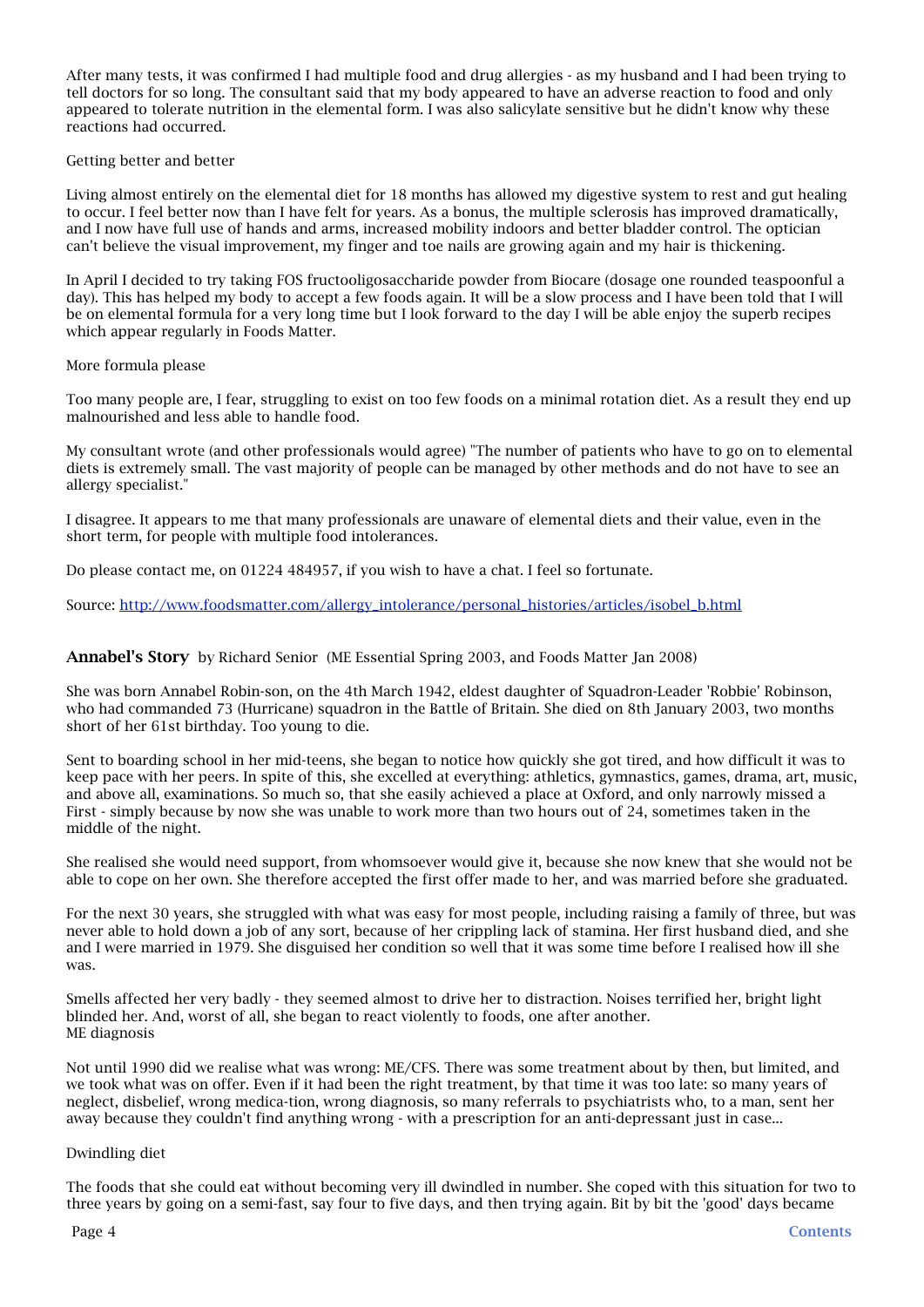fewer, and by the autumn of 2002 there was virtually nothing left that she could eat with impunity, Her heart also began causing trouble around this time.

Forty-five years with such a condition, misunderstood and un-recognised for most of those years, is enough. Many people would have given up long before that. Annabel NEVER gave up; she simply found that there were no 'safe' options left - and stopped eating altogether.

She survived for 52 days - and died at home, with me by her side. Had she been born say, 20 years later, this need never have happened. Today there is palliative treatment for this appalling illness available, but no definite cure in sight yet. In her young days there was simply nothing around.

CFS/ME seems to bring out the best in people, Annabel was an outstanding example of this, in that she poured all her available efforts into helping people, particularly those distressed or in emotional trouble of some kind.

She helped many such people, who kept in touch with her till the end of her life, many years after she had 'rescued' them and restored their confi-dence in themselves, in some cases even preventing them taking their own lives. She touched many lives, even though so very many never even met her.

She will be greatly missed. She was greatly loved. This is a bald and inadequate account. There is so much more that I could say about this incredibly courageous and loving woman.

Source: [http://www.foodsmatter.com/allergy\\_intolerance/total\\_food\\_intolerance/articles/annabel\\_senior.html](http://www.foodsmatter.com/allergy_intolerance/total_food_intolerance/articles/annabel_senior.html)

<span id="page-4-0"></span>Total food intolerance - a medical black hole by John Scott (Adapted from articles originally written for Foods Matter 2004-2007, and updated.)

Twenty seven years ago I began to experience excruciating abdominal pain after eating sweetcorn. Then, one by one, other foods began to have the same effect, but my GP could find nothing wrong with me nor offer any constructive advice. Left to my own devices, I could only avoid those foods which caused the problem.

The pain I experienced after eating problem foods could be excruciating, would usually last for several hours and was always followed by several days of abdominal soreness - described by medics as gastritis. Once a food had begun to be a problem it would continue to cause a reaction whenever I ate it, even after avoiding it for a considerable length of time, and the list of offending foods grew steadily longer.

Doctors listened impassively to my accounts of these painful episodes and invariably prescribed antacids, which were of little help. Eventually, however, I found a solution of sorts myself, when I discovered that a large dose of Epsom salts, taken immediately the reaction began, could greatly shorten the period in pain, although it also inevitably resulted in diarrhoea.

Psychiatry, allergy and disbelief

With my GP insisting that there was nothing organically wrong with me, I asked to be referred to a psychiatrist.

I was offered a course of cognitive behavioural therapy but, after a few sessions, was told categorically by a psychotherapist that there was absolutely nothing wrong with my mind. I was advised that the problem was most likely due to allergy and was bounced back to the GP, who said that there was no specialist allergist locally to whom he could refer me.

A private allergist diagnosed multiple allergies, following skin prick tests, and introduced me to rotation diets and diet record keeping but, as more foods began to cause severe reactions, I was increasingly forced to rely on more unusual foods and, eventually, I became restricted to just a few rare foods, sourced, often at considerable expense, from obscure suppliers.

For several years, my life was dominated by my bizarre diet: the acquisition and preparation of special foods purple yams, pumpkin seeds, tapioca and the rest! - and the necessity of always having to ensure that I had sufficient food to meet my needs, wherever I might be. I also had to be prepared for the development of new sensitivities to even these foods, and the episodes of intense pain that this always entailed.

A new GP diagnosed both anaemia and scurvy, due no doubt to my restricted diet, and referred me to a gastroenterologist. After carrying out an endoscopy, this specialist told me that there was nothing wrong with my gut, other than some inflammation. He dismissed my pain as imaginary and told me and that I should "go away and eat a normal diet". When I tried to discuss the possibility of allergy, he declared "I don't believe in allergy"!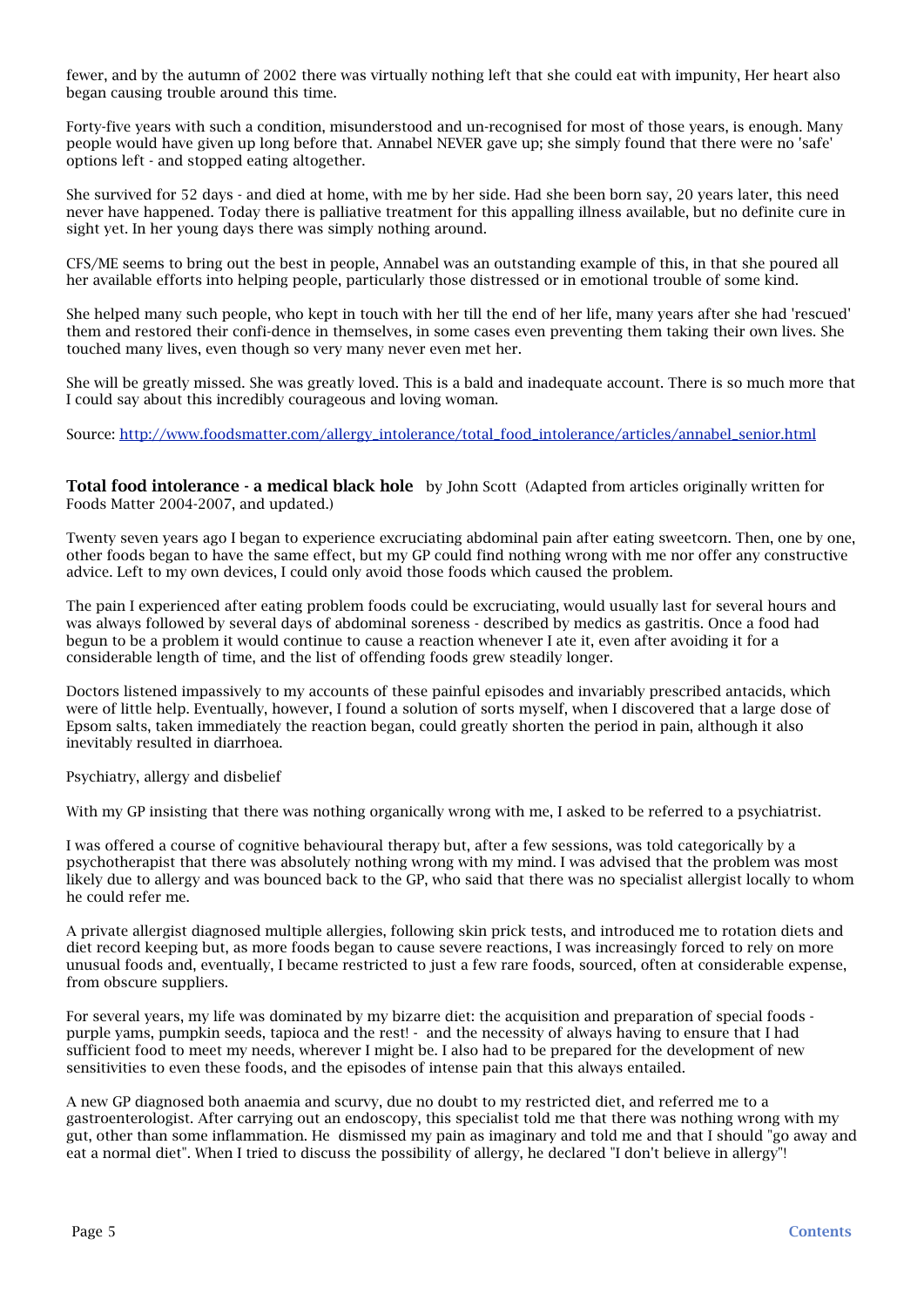### ME and yet more specialists

Then, following a particularly debilitating viral infection, I became perpetually exhausted and began to react, with a variety of symptoms, to an even greater number of foods.

After seeing several more specialists, I was told that I had ME and, eventually, I had to retire, aged only 44. However, the interminable rest did little to reduce my exhaustion and the problems with food continued to escalate.

Soon after this, an emergency admission to a different hospital, during an acute reaction to a new vitamin tablet led, very belatedly, to a firm diagnosis of "long-standing food allergy associated with ME". I was given ranitidine to ease the gastritis, domperidone to improve my gut motility, and put on the sip-feed Ensure Plus.

It had taken the medical profession over ten years to acknowledge the serious nature of my illness and offer appropriate treatment for some of its consequences, though there was still no interest in further exploration with a view to identifying and possibly correcting the underlying problem.

I picked up quickly while taking the sip-feed but, all too soon, began to react to even this, and then to the alternatives suggested by the hospital dietitian. I consulted numerous other specialists, including more gastroenterologists and some of the best allergists in the country, and I tried every treatment that was offered, including desensitization to several foods, but none was successful.

### My own best doctor

Finally, one eminent allergist admitted that there is no successful treatment for this problem, which he said is definitely organic and caused by some as yet unidentified mechanism, possibly enzyme-related. This specialist advised that avoidance of everything that upsets me was the only remaining treatment option, and he 'reassured' me with accounts of several other patients who were managing on extremely restricted diets, including one lady who could only eat potatoes.

When this consultant added that I would be my own best doctor, I took him at his word and personally contacted all the manufacturers of special medical feeds, in the hope of finding a tolerable alternative to Ensure Plus.

I discovered that there are a number of hypoallergenic 'elemental' and 'semi-elemental' formula feeds available, which no doctor or dietitian had ever mentioned to me. I began to try these, and my current GP, who has always been sympathetic and supportive, prescribed the ones that I found I could tolerate.

As there were, by this time, only a handful of normal foods which did not cause an adverse reaction, I was dependent on a special feed of some kind to maintain adequate nutrition and weight and, thus, to ensure my survival. However, all the adult versions of both the semi-elemental and elemental feeds eventually, if not immediately, caused an adverse reaction, which now included intestinal bleeding in addition to the usual pain. Fortunately, however, I found that I was able to tolerate powdered semi-elemental *infant* feeds surprisingly well!

For the next few years, I alternated the semi-elemental infant feeds Nutramigen and Prejomin but, eventually, even these began to produce symptoms, with some batches being more of a problem than others. Taking digestive enzymes helped somewhat, for a time, but I had to stop using Nutramigen when this was reformulated to meet new EU regulations. Then, in 2004, Prejomin also began to cause a continuous, nagging discomfort, which I could not find any way to prevent.

As it looked like I might finally be out of options, I asked my GP to refer me to an immunologist, to explore the possibility that an over-active immune system might be responsible for my reactions to food and that the use of medication to reduce my immune response might offer a way forward.

### Dogmatic dismissal

When I met the immunologist in his allergy clinic, he promptly dismissed my reports of excruciating pain after eating normal foods, and declared, "Food is not the problem, YOU are the problem!" In other words, he thought it was all in my head!

He rubbished the advice of the previous allergist (a respected pioneer in the field of allergy research) to avoid anything which consistently causes pain, and told me, instead, to start eating a wide and balanced diet and, crucially, to change the way I think about how I will react to what I eat!

I was given no advice as to how I might accomplish this feat, nor offered a referral to someone who might help with this. Indeed, when I requested just such a referral, the suggestion was brusquely dismissed.

This, I realised, is the 'evidence based' approach to medicine, in which clinical tests are the only truth, and any evidence from the patient which appears to point in a different direction from established dogma is deemed heresy.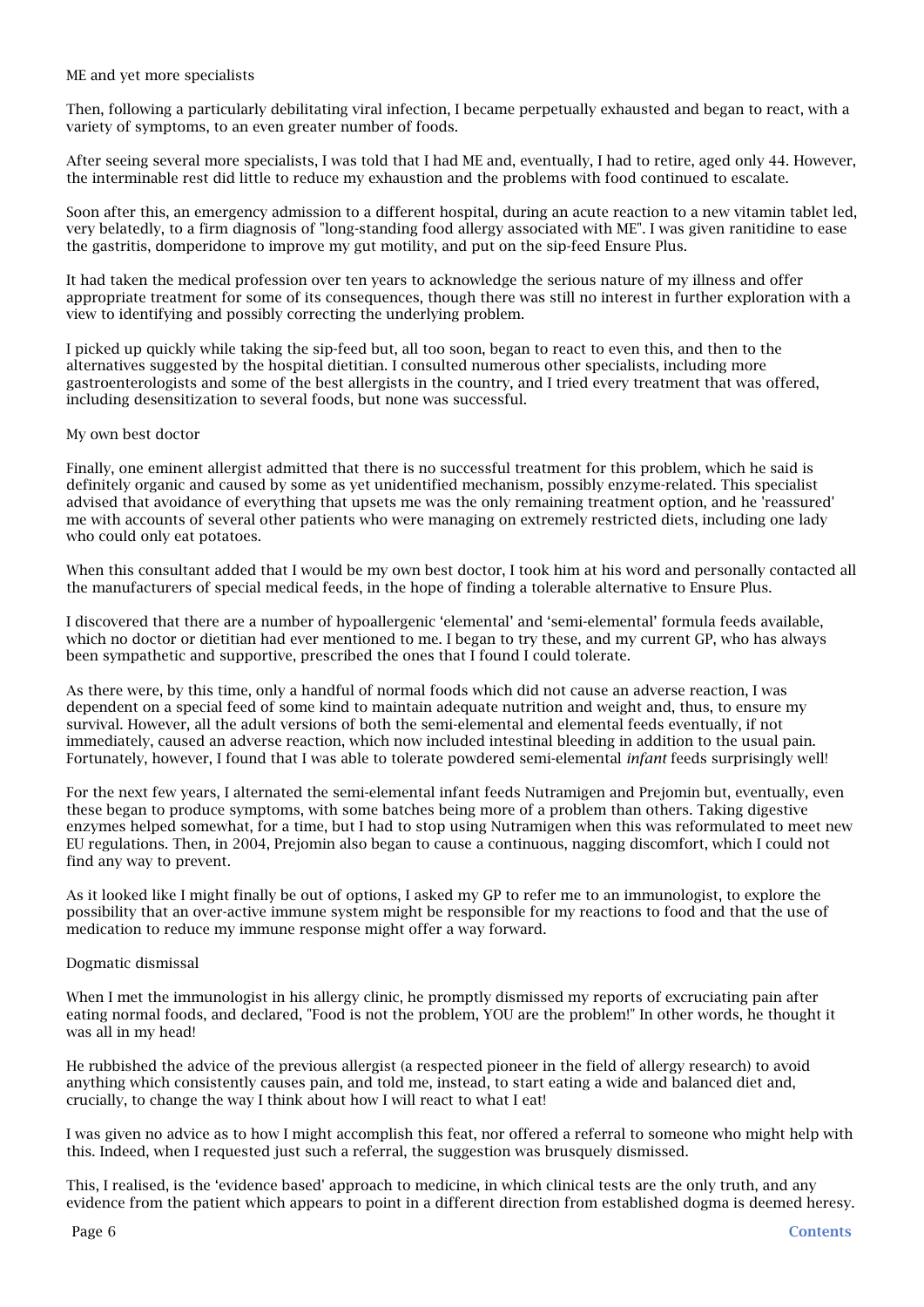Without actual physical evidence, doctors will not consider the existence of a biological problem, and the only evidence that would have been admissible in my case is a positive skin prick test result proving the existence of a 'true allergy' to food - the only reaction to food which doctors will accept.

Practitioners of evidence based medicine appear not to recognize the fact that all medical tests have limitations, that tests only exist for conditions that are already understood, or that each patient is unique and, as a result of living inside his or her body 24/7 for many years, inevitably knows far more than any doctor about its individual reactions.

### A step forward, 26 years late

Having been dismissed by the immunologist, without any constructive help whatsoever, I could only continue to live on the Prejomin, the effects of which continued to worsen during the next two years, particularly the pain and bleeding from my gut and, eventually, my GP referred me to yet another gastroenterologist.

This new specialist acknowledged that I had previously been passed around from pillar to post and agreed to carry out a full work-up of tests.

He was only the second of the fourteen consultants I had seen thus far to look any further into my intestines than the short reach of an endoscope, and he began by ordering a barium follow-through X-ray to examine my entire small intestine. This revealed two strictures, along with a grossly enlarged section which the surgeon said could have 'exploded' at any time, with potentially very serious consequences.

When the diseased sections were removed and analysed, it was confirmed that I have Crohn's disease. (So much for the assertion by an earlier gastroenterologist and the immunologist that the problem was all in my head!)

Although the removal of the strictures has meant that I no longer have any severe pain, I do still experience the same range of other symptoms after eating any normal food. However, the gastroenterologist who found the strictures can see no reason for the occurrence of any further symptoms.

So far as he is concerned, my gut had been restored to normality, so I should once more be able to eat anything and everything. Accordingly, he advised me that I have a choice between either continuing on what he called my 'selfselected' semi-elemental diet or being 'bold' and trying normal food again.

Just for him, I once again tried a selection of common foods, recording the unpleasant and debilitating reactions which I experienced on eating each of them, and gave him a written report of these, but he remained unconvinced.

In spite of the fact that my previously reported pain and bleeding had been proved to be the result of genuine organic disease, the specialist could still not bring himself to consider that my reports of continuing adverse reactions to food might also be genuine. Here was another dedicated follower of the cult of evidence based medicine!

I am, of course, immensely grateful to this consultant that the severe pain, which I had experienced for 26 years, is no longer on my list of symptoms, and I realise that he sincerely believes that he has now done all that he can.

However, I am now unable to find any local hospital consultant who will accept that I genuinely react to all normal foods, and I am left able to eat only two types of semi-elemental infant feed, both of which also now cause a number of symptoms, some of which are worsening progressively.

### Through the back door

As has so often been the case in this saga, I was once again forced to rely on my own ingenuity and, still wondering whether immune modification might be an effective means of reducing my symptoms, I decided to cash in on my recent diagnosis of Crohn's disease. I used my newly acquired status to get myself into a clinical trial designed to test the possibility that the immune modulatory effects of infection with a particular species of hookworm might have a therapeutic effect on this condition.

I was undeterred by the fact that immune involvement in my case had been dismissed by a local immunologist - the one who said that *I* was the problem and not the food that I ate! It still seemed logical to me that a down-regulation of my immune system might prove beneficial for my food intolerance, and the truly scientific approach is surely to test all possibilities.

Quite suddenly, about four weeks after I was given either a hookworm infection or a placebo, my bowel habits normalised somewhat, abdominal discomfort decreased, sleep improved, itching at eczema sites eased, perennial rhinitis dried up completely, and a persistent nocturnal throat irritation was also much reduced - many of my chronic symptoms eased at a single stroke!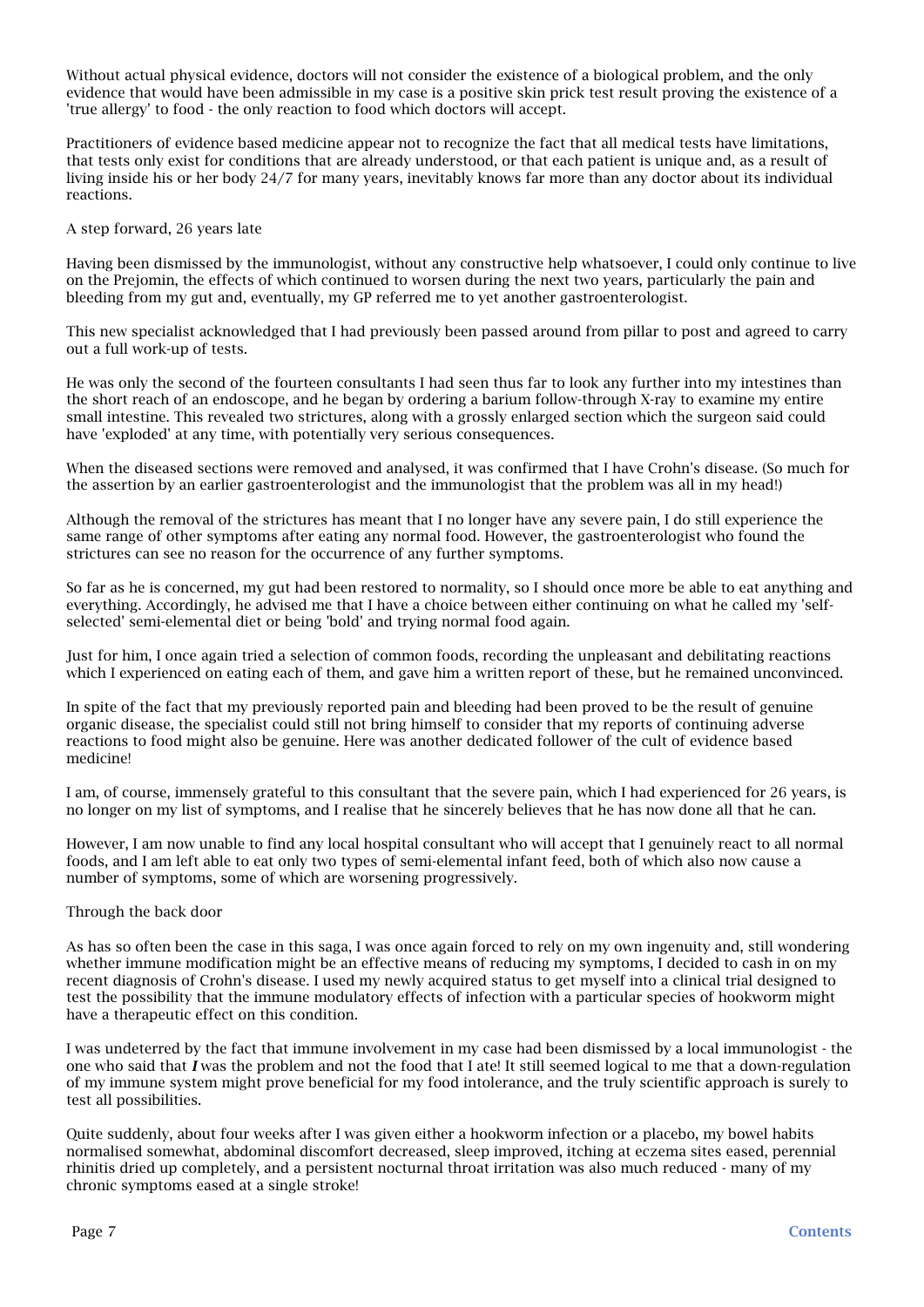I began to try some normal foods and, after initially mixed results, began to have some real success towards the end of the trial. Foods which had previously caused a variety of symptoms, including bloating, nausea and abdominal soreness, increased malaise, headache and inappropriate shivering, now produced less severe symptoms and, in a few cases, no symptoms at all.

Following eradication treatment, at the end of the trial, all these positive changes were gradually reversed and I was forced to revert once more to a solely semi-elemental diet, but was buoyed by the possibility that I may have found at least a partial solution to my problem with food.

On the strength of these results, I managed to persuade my current specialist to authorise a long-term 'infection' with hookworms, ostensibly to help me control my Crohn's disease, but also to enable me to continue experimenting with normal foods. At the time of writing, I am awaiting an appointment to collect a new worm infection...

Source: [http://www.foodsmatter.com/allergy\\_intolerance/total\\_food\\_intolerance/articles/tfa.html](http://www.foodsmatter.com/allergy_intolerance/total_food_intolerance/articles/tfa.html)

### <span id="page-7-0"></span>Total food intolerance in 2008 by John Scott (Foods Matter Jan 2008)

Judging by my own experience, and that of a number of others, there has been no positive change in the medical attitude to total food intolerance since the death of Annabel Senior (see Annabel's Story, above). In fact, doctors appear to have hardened their attitude somewhat, as strict adherence to the principle of 'evidence-based' medicine has become more widespread.

### Patients still being dismissed

One lady recently reported that she has developed a 'very strange intolerance to just about every kind of food', with a vast array of symptoms, all triggered solely by food or drink. These include tremors, dizziness, numbness, rapid heartbeat, tightening in throat, tingling in arms and legs (usually on one side only), shortness of breath, irritability, daily bouts of diarrhoea, feeling extremely cold and exhaustion.

The attacks of symptoms happen even at times when just sitting on the sofa relaxing - but always after putting food or drink in her mouth.

She has not lost her appetite, and in fact craves food, but is finding it increasingly difficult to find any foods that do not bring on the symptoms, and is having to get by on literally just a few tiny bites of food each day and a few mouthfuls of liquid.

Already extremely thin, with energy at an all-time low, she is now unable to lead a normal life, and has had to call on a relative to help care for her two small children.

When she presented this scenario to her GP, he sent her for blood tests for anaemia and thyroid function but, when these came back normal, she was given the clear impression that the GP believes the problem must be psychological.

At a further appointment, she tried to give her GP a print-out from the internet about total food intolerance but he just waved it away, saying "I don't believe anything off the internet!"

There was no offer of a referral to a specialist for further investigation, and the GP closed the discussion by telling his patient that she might want to find another doctor, because he didn't know what was wrong with her!

#### The ultimate question

The question remains as to how hospital doctors would respond if my condition was to worsen still further. Would they offer to feed me intravenously, as my ever-supportive GP has already suggested, and as is routinely done for patients with several conditions which affect their ability to ingest and absorb food in the normal way? Or would they turn me away on the grounds that the solution lies in my own hands?

According to the last few consultants I have seen, all I have to do is eat a 'normal, balanced diet' and think positive thoughts about how I will react to this, though none has given me any advice as to how I might accomplish this feat, nor offered to refer me to someone who might. (And the fact that an NHS psychotherapist has already determined that there is absolutely nothing wrong with my mind is completely disregarded!)

One would hope that no doctor would refuse treatment on these grounds, but I am not convinced that they would not and, in this respect, we are no further forward now than when Annabel Senior was allowed to die after running out of foods that she could eat without suffering severe reactions.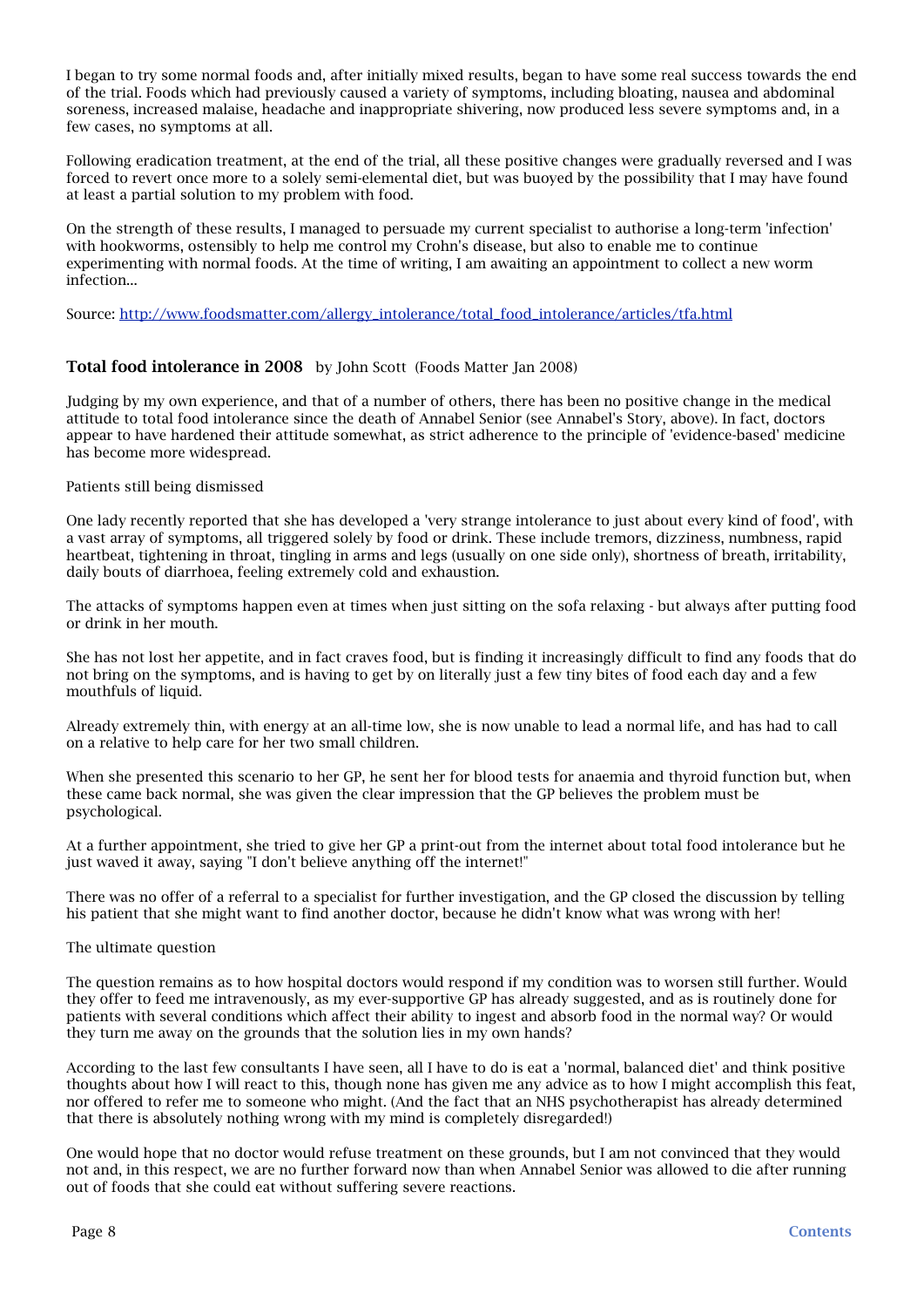Annabel was never offered intravenous feeding, nor even told about hypoallergenic formula feeds, at what sadly became, but should never have been allowed to be, the end. And no-one at my local hospital has said anything to make me think that I would be treated any differently, if I was to lose what tolerance I still have left to the two remaining semi-elemental infant feeds.

### The two-edged sword of evidence-based medicine

In the late eighties and early nineties, I had seen three allergists, all of whom recognized the reality of my reactions to food and tried valiantly to help, using every treatment option available to them. Now, however, the medics of the noughties, including an allergist (a professor of immunology), all dismiss my symptoms as psychological because they do not fit current medical theory.

Today's evidence-based approach to medical treatment has done much good in terms of discouraging the use of medical practices which have no evidential foundation of proof, but it has also encouraged doctors to dismiss some forms of evidence - such as that provided by patients - as inferior, and to consider this inadmissible in the absence of clinical corroboration. Consequently, patients with some conditions are routinely blamed for causing their own symptoms ("It's all in your mind!") and are turned away without appropriate help.

### Guilty until proven innocent

If a patient has one of the conditions which doctors now cynically refer to as 'controversial' - food intolerance, multiple chemical sensitivity or electrical sensitivity, for example - no amount of reasoning is likely to be able to break through the hard line which doctors will present to them.

Although research is beginning to appear on the horizon which offers hope of evidence for a link between food intolerance and disease (see <http://www.medicalnewstoday.com/articles/76578.php>and [http://](http://www.foodsmatter.com/allergy_intolerance/miscellaneous/articles/igg_emmanuel.html) [www.foodsmatter.com/allergy\\_intolerance/miscellaneous/articles/igg\\_emmanuel.html](http://www.foodsmatter.com/allergy_intolerance/miscellaneous/articles/igg_emmanuel.html)), it will be some time before sufficient corroborative data is gathered to convince doctors, and it can take years, even decades, for new research insights to filter through to and be accepted by the majority of medics.

Meanwhile, those of us who have total food intolerance will no doubt continue to be held guilty of imagining or fabricating our own symptoms, because no means exist currently by which we might produce acceptable evidence to prove ourselves innocent. So, whilst the technology exists to manage this disorder, information about, and access to this are likely to continue to be denied by doctors.

Whilst understandable, in the context of twenty first century medical dogma, the current attitude of doctors to those with total food intolerance is nevertheless deplorable, and I consider it totally unacceptable for anyone working as a healthcare professional to dismiss as self inflicted my own two and a half decades of suffering from the effects of this condition. Yet, what is one to do? Doctors are their own judge and jury and there is no effective appeal against their judgements!

### A solitary but welcome ray of hope

Although acceptance of total food intolerance by doctors appears to be as far off now as when Annabel Senior was alive, her death and the reporting of her story by her husband Richard, were the catalyst which eventually led to the mounting of the total food intolerance information section on the Foods Matter website.

Thanks to them, this unique repository of information, comprising articles and personal stories by sufferers and their carers, is now available worldwide to anyone who is affected by this devastating condition. Check it out at: [http://www.foodsmatter.com/allergy\\_intolerance/total\\_food\\_intolerance/index\\_total\\_food\\_intolerance.html](http://www.foodsmatter.com/allergy_intolerance/total_food_intolerance/index_total_food_intolerance.html)

Source: [http://www.foodsmatter.com/allergy\\_intolerance/total\\_food\\_intolerance/articles/tfi\\_2008.html](http://www.foodsmatter.com/allergy_intolerance/total_food_intolerance/articles/tfi_2008.html)

### <span id="page-8-0"></span>Clare's story by Clare Greasley (Foods Matter Oct 2012)

After a few stressful years things changed and life looked as though it couldn't have got better for us. I have a wonderful husband and two fantastic kids. My husband has his own business which is stressful for him at times. I don't have to work, which is great because it has given me the time to look after the family and take away any additional pressure from my husband. My job was to run the house, and life was busy with two teenage kids and a dog.

My day would start with breakfasts, packed lunches and the school run. I'd meet my friend and we'd walk our dogs for over an hour every day. Some days we'd take a drive out to the Derbyshire Dales and spend all day walking. I'd pick the kids up, make tea, help with homework, ferry kids around to various activities and do what mums do.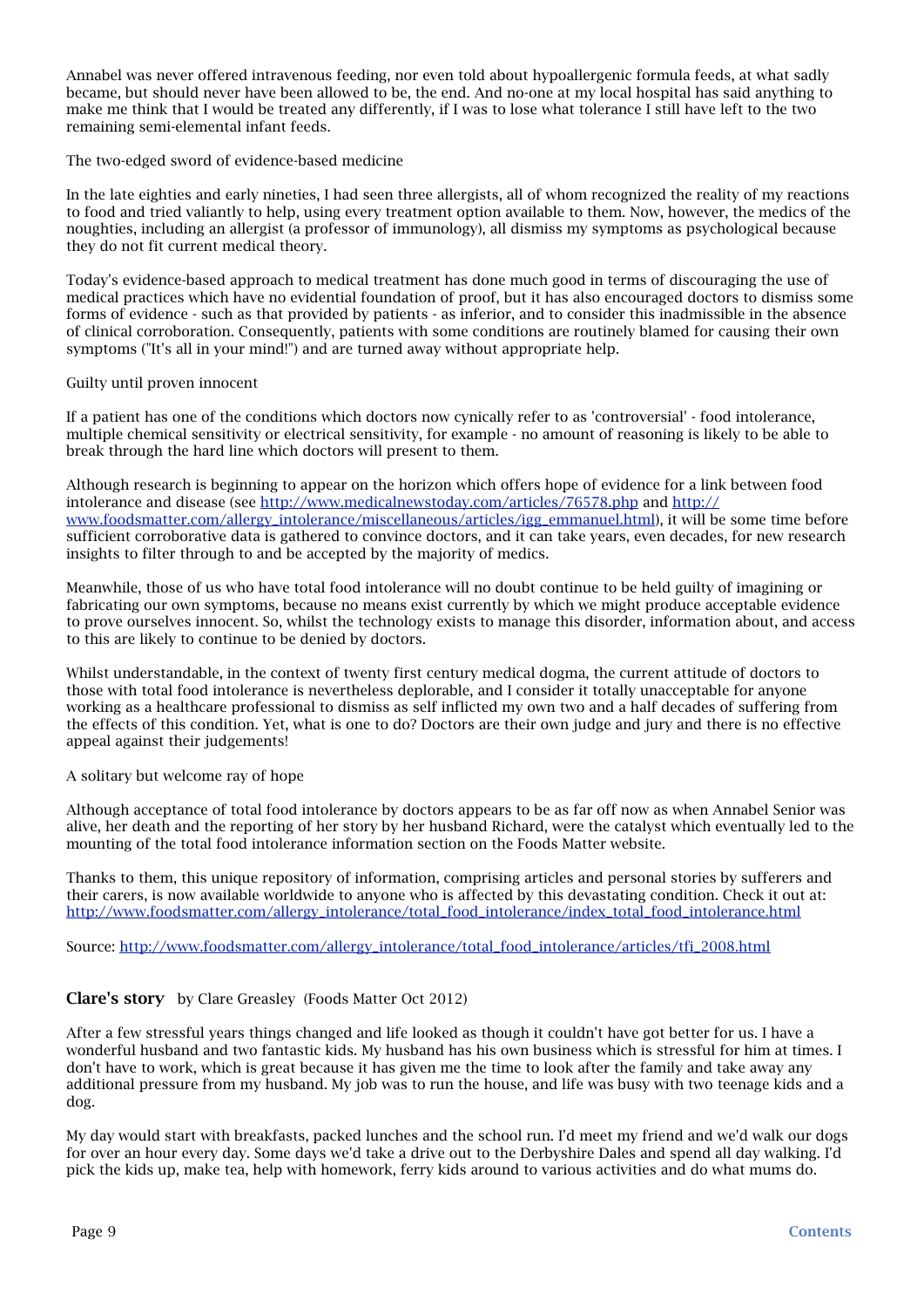The start....

I've always had a good appetite, been able to eat anything and enjoyed cooking. I loved my life.

In the spring of 2011, I began getting abdomen pain, stomach and side pain. I went to my GP who arranged for a few tests to be done. I had an ultrasound, endoscopy and X-ray, which were all normal. Over the summer the pain began to get worse and I felt generally unwell. I also began to get cystitis regularly and I kept getting a hoarse throat.

I went to A&E a couple of times during the summer of 2011 as the pain was so bad, but they sent me away with Buscopan. By October, the pain was so bad that I returned to A&E. This time they kept me in for a week. I had a CT scan, which showed a narrowing of my colon, and a colonoscopy, which was normal.They sent me home and told me to forget about it and go on holiday - suggesting that it was all in my head.

### Could it be something that I am eating?

It was after my stay in hospital that I began to wonder if it was something I was eating that was causing my pain. I knew I ate a lot of cereals and milk so I began a gluten-free diet and kept a food diary. After a couple of weeks, I began to feel slightly better but still not completely well.

I had further tests done at Christmas 2011, including another endoscopy with biopsy and a barium X-ray. These were again both normal. I continued my gluten-free diet over Christmas and had mostly good days with a few bad.

On the 26th January this year I had extremely bad abdominal pain that was caused by brown rice. I have never known pain like it, I was in agony for three days. A week after that I had another colonoscopy, and again it was normal. The doctors sent me away with no answers about my pain.

### Pure Health Clinic tests

Ever since I had the brown rice in January, I have been extremely unwell. In desperation for some help with my pain and terrible malaise, I hunted the internet for some answers. I found a wonderful nutritionist, Micki Rose, who arranged for me to have some allergy testing done and a gene test.

I had blood taken on 20 February and sent to a laboratory in America. I had IgM, IgG and IgA tests done on 96 foods. When the results can back, they showed intolerances/allergies to lots of foods. My gene test came back positive for all four HLA-DQ gluten sensitive genes. Gluten sensitivity

My nutritionist, having spent years studying the effect that gluten has on the gut in genetically pre-disposed people, explained that gluten causes the intestinal wall to become permeable, allowing food particles to enter the blood stream. These undigested particles are then attacked by the body's immune system (like a virus). The body then remembers the invader and every time you consume that food the body attacks it. That is how allergies and intolerances are created. I knew my gut had become 'leaky' from the gluten damage but if I followed my nutritionist's diet and gut repair plan, then I thought that, although very restricted, there were enough foods for me to live on. She also explained that there is gluten in corn and rice as well as wheat, barley, rye and oats. At last I thought there was a light at the end of my tunnel, but I couldn't have been more wrong!

### But not just gluten – everything...

As the weeks went by during Spring 2012, the intolerances became far worse. I started reacting to many more of my 'safe' foods too. I began to realise the seriousness of my situation. I knew what was happening to my body and I became very scared. I had another gastroenterological appointment in March, where I saw a registrar. I told him that my body was reacting to all these foods and how frightened I was. To my horror, he laughed and told me it was not possible to be intolerant to everything!

A few more weeks passed. I suffered terrible malaise, pain all around my abdomen, headache and migraine, sore throat, cystitis and rashes, and my hair began falling out. I'd lost 4 stone in weight since October. Eventually I collapsed at home in April and was again admitted to hospital.

I was in hospital for four weeks, during which time I had every test going, including gastroscopy, CT scan, capsule camera, and various blood and urine tests. I was seen by an immunologist, a professor, several gastroenterologists, an allergist, dieticians and a dermatologist, but they could find no reason why I could not tolerate food. The only thing that has shown up so far is some inflammation of my stomach. I was fed on Elemental 028 for a few days via a nasal tube, but that made me extremely unwell. I was then put on intravenous TPN (Total Parenteral Nutrition) for 8 days, and I even reacted to that! My body was reacting to everything!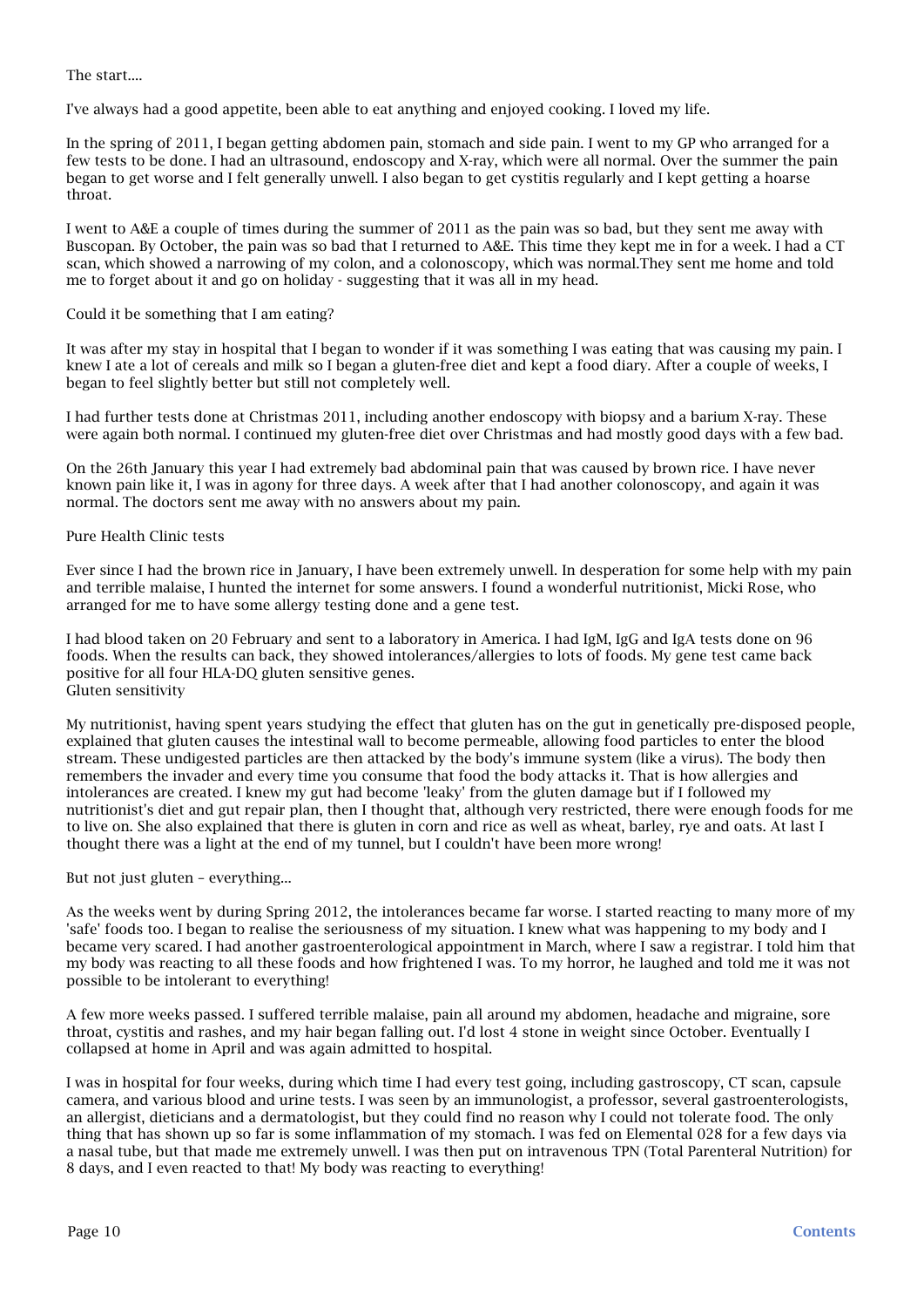It's not IgE so it doesn't exist...

It's now October 2012. I have seen probably hundreds of NHS doctors, nurses, and dieticians, etc., over the past 18 months. I have spoken to every one of them about my severe food intolerance, but food intolerances are largely unrecognised by the medical profession. The problem is that they do not have a test that proves what I say is true. They would rather think it's in my head! The only allergy tests that they recognise are those that create an IgE reaction. They will not accept my IgG, IgM & IgA tests as evidence.

Another consultant gastroenterologist told me this week that IgG immune reactions are the type of reaction you get when the body finds a virus or foreign invader, which is my point exactly. My body has created antibodies to my food because it thinks I'm being invaded by a virus.

A couple of Doctors have admitted that science hasn't given them answers to everything, and that they still have a lot to learn about the immune system.

I am an extremely poorly lady. I cannot accept that 'Total Food Intolerance' is not a recognised condition and that I will have to 'go it alone'.

Fellow sufferers are the only ones who have any idea

The only people who seem to understand how I am suffering are other people like me; and, yes, there are other people like me – LOTS of them, in fact! The internet led me Foods Matter, where I found a man called John Scott. He had suffered from Total Food Intolerance for 20 years. He lived on semi-elemental infant formula for 15 years, and has heard from lots of other people suffering the same fate, none of whom have had any help from the NHS. I have tried the semi-elemental feeds but have yet to find one I can tolerate.

Sadly, John has also heard of people dying because they can no longer find any food to live on. As my intolerances and pain get worse every day, I am now beginning to wonder where will this end for me. Anyone who has food intolerance will know how desperately ill you are when you eat that food. Imagine if you had to eat something that was poisoning you everyday of your life. How much of that could you take?

I see my GP every week and he weighs me. He is at a loss to know how he can help. He has run out of specialists to refer me to. He cannot believe the change in me.

And mentally, I am just fine

I've even had a psychiatric assessment to prove that I do not have depression or any deep rooted psychiatric disorder. Mentally I am fine.

I was a bright, happy, energetic, slightly overweight 45 year old. Now I am a shadow of my former self. My husband and children are worried sick about me and I have to admit I think my days are numbered. I have made my Will and have spent a lot of time sorting stuff out to make things easier for my husband in case I die. We are now looking to re-home our beloved dog because I can no longer walk him. I am living on about six foods: venison, rhubarb, turnips, swede, dates, and dried cherries. These are the foods that give me the least reaction but they still make me feel awful. Week by week my reaction to these foods is getting worse.

However, there may still be just one glimmer of hope for me. I mentioned earlier about a man called John Scott. He too had Total Food Intolerance, but he has found help from a very unusual experimental therapy called Helminthic Therapy. (You can read John's story here.)

### Helminthic therapy

Helminthic Therapy is a type of immunotherapy. It involves patients inoculating themselves with a low dose of helminths - a type of parasite (actually a symbiont) that lives in the intestines. The theory behind it is that, over millions of years of living with mankind, these tiny worms have learned how to modify their host's immune response. Our immune systems have also got used to having the helminths around, and were constantly occupied with keeping the worms in check. The problem now is that we in the West have got rid of these creatures in the last few decades. Consequently, our immune system no longer has a legitimate target to attack, so it goes for other things, like food.

John, and a growing number of other people with Total Food Intolerance, have found that they have been able to tolerate foods again about three months after starting this treatment. You can read reports from over a dozen of these pioneers in this document.

As I can find no other way to treat my own food intolerance, I have decided to join the 'citizen scientists' who are experimenting with this therapy and have recently inoculated myself with 35 hookworms. I'm now waiting to see what happens.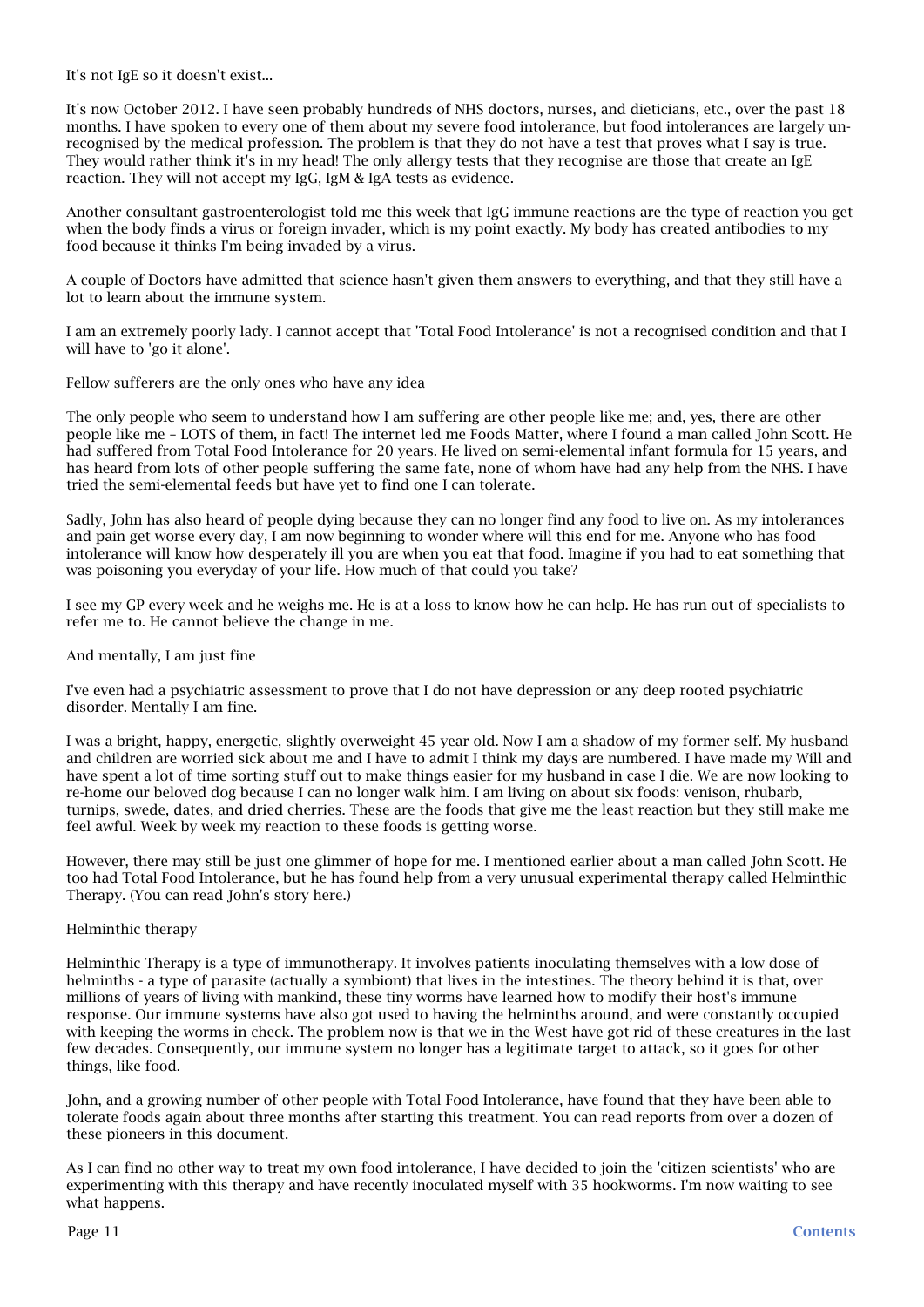Thank goodness that there is information about Helminthic Therapy on the internet and a Facebook group where you can chat about it with other users. Without this information and support, I dread to think what I would have done.

Why did I want to tell this story?

I decided that I wanted to write my story for two reasons. Firstly, the more people that hear about Total Food Intolerance the better. I need to get the message out there. Even some of my family and close friends are struggling to understand and accept what I am telling them. At times I can barely believe it myself! It's bad enough that doctors don't believe you but, when friends and family don't, then you are in a very lonely place. I wouldn't wish this on anyone.

Doctors need to hear that there are many people who are suffering terribly as a result of overwhelming food intolerance. Perhaps if more of these people told their stories, doctors would start to take this condition more seriously and stop dismissing patients who report symptoms like mine.

Mine is an extreme case, but there are other people struggling to survive on very limited diets with no help or advice from the medical profession. I will never accept that, in the 21st century, there are so many people suffering horrendously every day, yet being denied help by their doctors.

Scientific research is being done into the workings of the immune system but, sadly, I don't think it will come to fruition in time to help me. There are drugs currently available that are used to treat other auto-immune diseases that could potentially help me but no doctor will prescribe them unless there is clinical evidence to back up my claims.

I think it's appalling that doctors have not been able to help me, and unbelievable that so many of them have doubted what I have told them about my symptoms. They seem to have a set of diagnostic boxes into which they place people, and, if you don't fit into one of their boxes, there can't possibly be anything wrong with you! I also can't believe that they aren't taking Helminthic Therapy more seriously when it seems to be helping so many people with Total Food Intolerance. In fact, many doctors seem to dismiss this treatment without even looking at it in any detail.

The other reason I want my story to be told is for my children. So many times over the past 18 months it has been suggested that it might be 'all in my head', so I want my children to read my story in my own words. If I die, I don't want them to be told that their mother died from some kind of eating disorder or mental illness. There is nothing wrong with my head. The problem is that my immune system is attacking my food as if it were a virus.

I have since learnt that my grandfather had food intolerances and allergies. I never really knew him as he died when I was only 5. Apparently he was a baker in his younger days but had to give it up because he was allergic to the flour. My children may also be genetically pre-disposed to gluten sensitivity and may go on to develop intolerances themselves. If they know my story, then they may be able to do something about it before it becomes serious.

Source: [http://www.foodsmatter.com/allergy\\_intolerance/total\\_food\\_intolerance/articles/tfi-clares-story-10-12.html](http://www.foodsmatter.com/allergy_intolerance/total_food_intolerance/articles/tfi-clares-story-10-12.html)

## <span id="page-11-0"></span>Managing Total Food Intolerance

<span id="page-11-1"></span>Elemental and semi-elemental feedsBy John Scott(Foods Matter March 2007, updated 2009)

A refined taste

Semi-elemental (oligomeric) feeds contain hydrolysed protein (partially pre-digested to form simple peptides), simple sugars, glucose polymers or starch and fat, along with essential vitamins and minerals. This combination provides complete nutrition in a very easily digestible form which is sufficiently modified to prevent the body from recognizing it and reacting adversely to it.

The protein in elemental (monomeric) feeds is even more fully refined, to the point at which only individual amino acids remain, making it virtually impossible for the body to react to the protein that has been used, whether this is derived from milk, soya or meat.

Both types of feed can be a valuable resource for someone with food allergy or intolerance. They can be used to supplement a restricted diet, to maintain a sound nutritional base while foods suspected of causing a reaction are tested one at a time, or they can become the sole source of nourishment when problems caused by normal foods are overwhelming.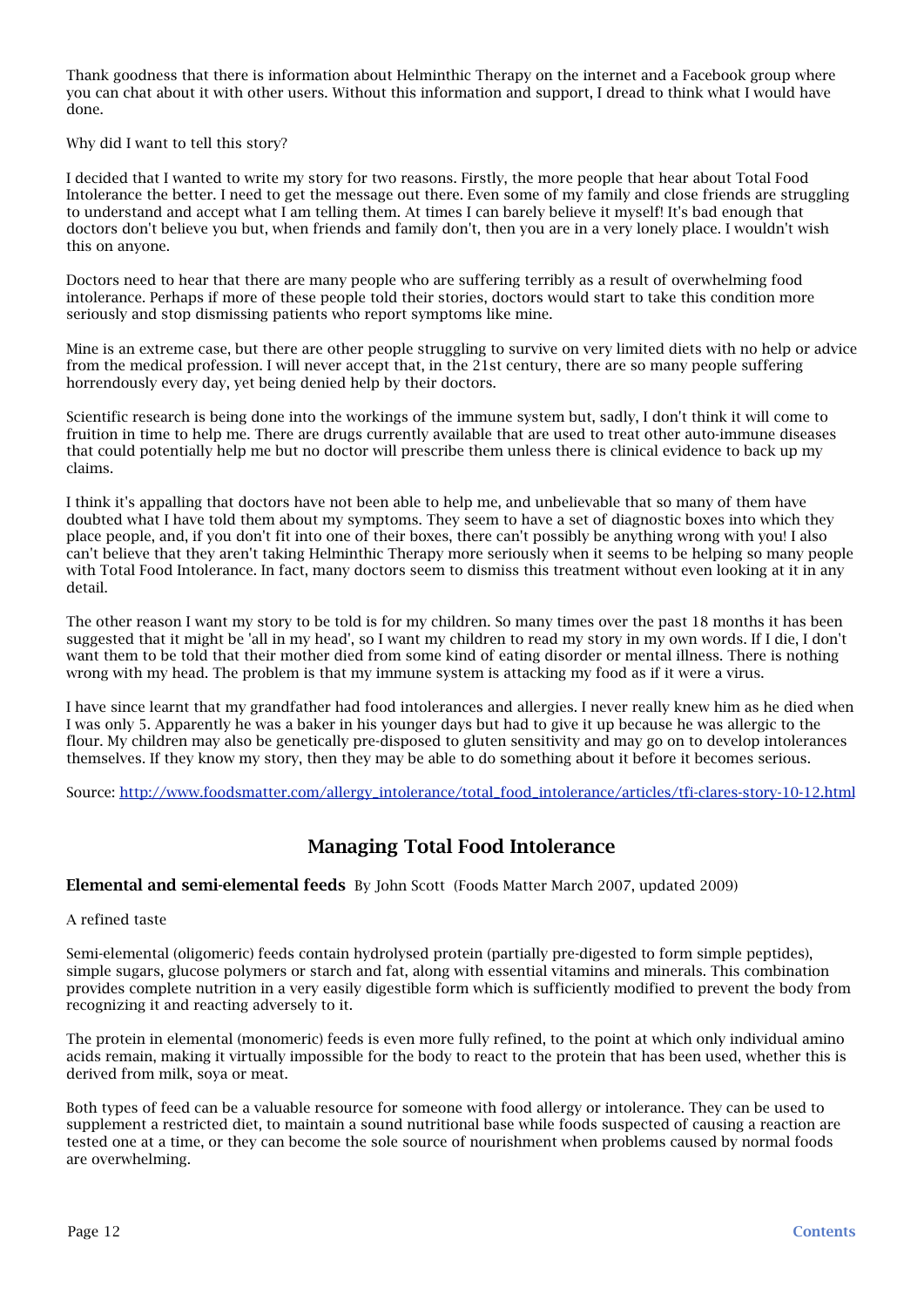### An unlikely success

Unfortunately, some adults who are allergic or intolerant to a large number of foods also have problems with the elemental and semi-elemental feeds that are manufactured for adults, yet many have found that they are able to tolerate those feeds which are intended for use by infants - Neocate (SHS) and Nutramigen (Mead Johnson), for example. Pepdite (SHS) - the proteins in which are derived from pork and soy rather than milk - appears to be particularly well tolerated in its basic infant form ('Pepdite') but not always the 'Pepdite 1+' or 'Pepdite 1+ MCT' versions.

However, even with these feeds, several products may need to be tried before one is found that is suitable, and a feed which has proved to be well tolerated by one person may not necessarily be suitable for another. Each individual has a unique allergy/intolerance profile, so it is impossible to recommend any one particular feed. Only trial and error will reveal the best feed for each patient. (See below for a list of currently available infant feeds.)

Many medical professionals are opposed to adults consuming infant feeds under any circumstances, believing that the balance of nutrients contained in them is not suitable for an adult. Yet the differences between the adult and infant feeds are not large and the latter are arguably closer to the ideal balance of nutrients required by an adult than is the average British diet (only 8% of Britons eat a healthy diet). Moreover, an infant feed is undoubtedly preferable to a very restricted diet of just a few ordinary foods.

The protein requirements of adults who are using a hypoallergenic infant feed are, surprisingly, best met by feeds that are intended for children under six months old, as feeds formulated for children over 6 months now usually contain less protein because older children are expected to obtain protein from other food sources, as part of the weaning process.

'Neocate Infant', for example, contains 13 g protein per 100 g powder, whereas 'Neocate Nutra' contains only 8.2 g. However, the Pepdite feeds, by SHS, are an exception to this rule, with Pepdite+1 containing the same amount of protein as the infant version, Pepdite. The protein content of each feed is given in the list below.

Adults can, if necessary, live largely or even solely on elemental or semi-elemental infant feeds for many years. However, long-term exclusive use of one particular feed may eventually lead to a loss of tolerance to that feed, and, for this reason, it is preferable to alternate between two or more feeds, if possible. Certain batches of the same feed can sometimes also be less easy to tolerate than others, perhaps due to variations in ingredient sources.

### Pharmacy hurdles

Elemental and semi-elemental infant feeds can be ordered through any pharmacy and no prescription is necessary, although they are expensive. Some GPs are willing to provide prescriptions for them, where they are persuaded of a medical need.

If obtaining an elemental or semi-elemental infant feed without a prescription, pharmacists may ask what purpose the buyer has in mind for it, and I am aware of cases where rather intense questioning on the part of a pharmacist has given a customer the impression that they would not be able to buy the feed if it was intended for adult consumption. This, however, is definitely not the case!

The information presented here should provide those wishing to purchase elemental or semi-elemental infant feeds for adult use with sufficient information to allow them to assure any concerned pharmacist that they know what they are doing and, hopefully, to educate the pharmacist about the place that hypoallergenic infant feeds can have in the treatment and management of food allergy and intolerance in adults.

### Scoop of the day

Elemental and semi-elemental infant feeds are supplied in powder form, but the scoop provided in each tin of feed is too small for adult use, and a standard eighth-of-a-cup measure is much more appropriate. This is roughly equivalent to a heaped desert spoon, but provides a more accurate means of measurement.

One level 1/8 cup measure or heaped desert spoonful (13 grams) of feed will meet the nutritional needs of an adult for 20-30 minutes, depending on the level of activity, and  $\frac{1}{5} \times 1/8$  cup measures (66 grams) will provide approximately 2 hours of nourishment. A sedentary adult of average size, who is using an elemental or semielemental feed exclusively, will need slightly more than one 400 gram tin of powder  $(30 \times 1/8)$  cup measures) per day to maintain normal body-weight.

The water used to mix up the feed should be filtered and, ideally,should not be warmed but used at room temperature or chilled, to prevent the loss of vitamins and improve taste.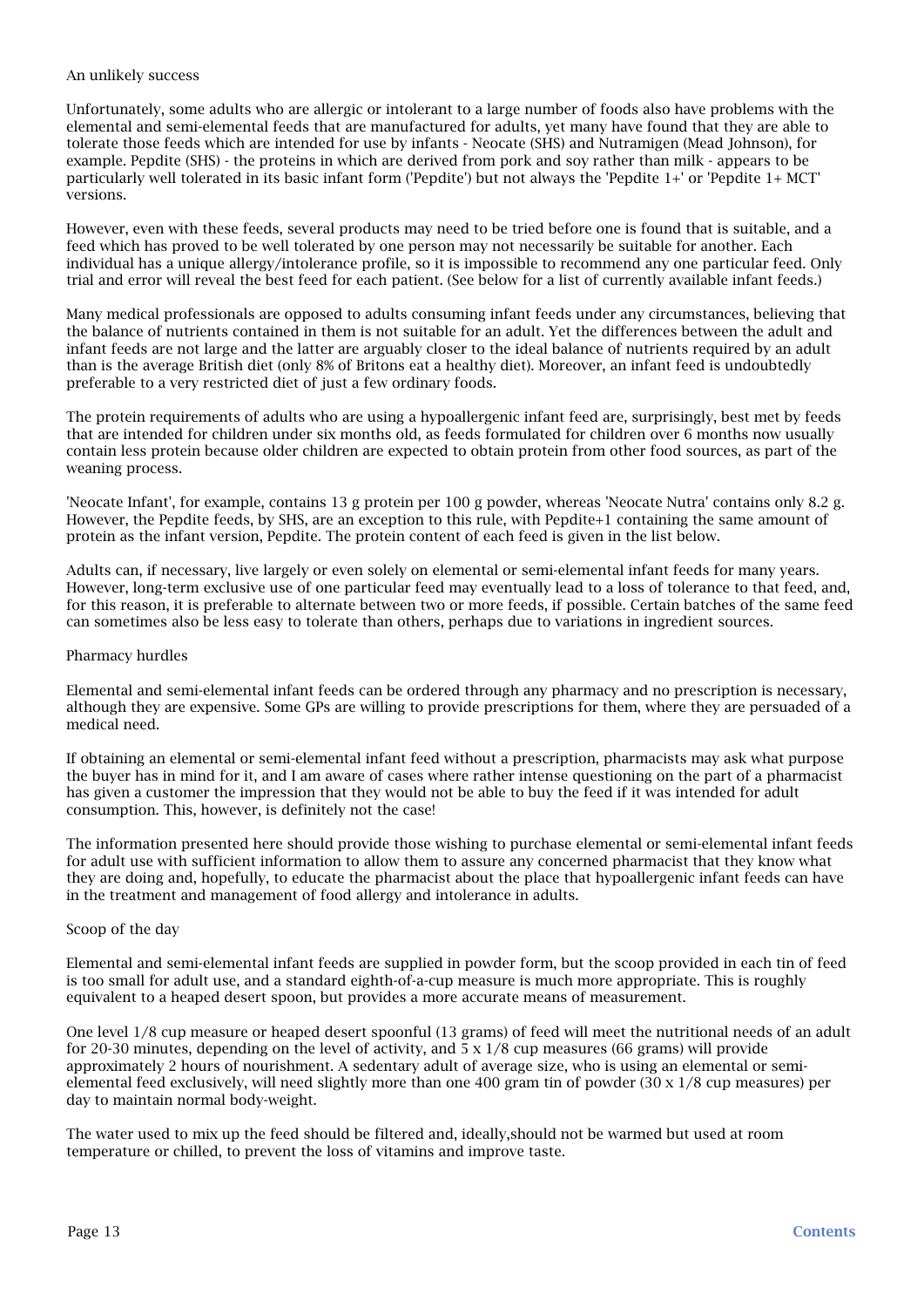With most feeds, three measures of water are needed for each measure of powdered feed, which means mixing almost 2 cups (400 ml) of water with  $5 \times 1/8$  cup measures of powder. A hand-held mixer is ideal for this purpose and will quickly produce a liquid with the consistency of whole milk.

The amount of feed taken at any one time, and the frequency of feeds, are obviously a matter of individual need, capacity and preference, although, initially, it may be best to take only very small amounts and to dilute these even further than recommended above.

### Supplementation

It can be argued that the levels of some of the vitamins and minerals in infant feeds are inadequate for adults, and it might be advisable to supplement these. It is perhaps particularly important to add extra trace minerals, from a product such as Ultra Trace, by Higher Nature (0800 458 4747 - [http://www.highernature.co.uk/](http://www.highernature.co.uk/ShowProductFamily.aspx?ProductFamilyID=347#.U_oXM0s-Xeg) [ShowProductFamily.aspx?ProductFamilyID=347#.U\\_oXM0s-Xeg](http://www.highernature.co.uk/ShowProductFamily.aspx?ProductFamilyID=347#.U_oXM0s-Xeg)). My own experience is that SpectraMin - another transparent, colourless liquid supplement - is the most easily tolerated of the mineral formulations, but this is only available directly from a limited number of alternative health-care practitioners, such as Turningpoint Natural Healthcare (0116 266 1962 -<http://www.turnaroundyourhealth.co.uk>)

Another important omission from many manufactured feeds is fibre and, whilst there are several forms of fibre available from chemists and health food outlets, most are likely to present tolerance problems for anyone who needs to use a hypoallergenic feed. The ideal product in this case may be pure Cellulose Powder from Allergy Research Group, available from the Nutri Centre (0845 602 6744 - http://www.amazon.co.uk/Nutricology-Allergy-Research-Group-Cellulose/dp/B00028P80M/ref=sr\_1\_1?ie=UTF8&qid=1408899139&sr=8-1&keywords=cellulose +powder) This will normalize bowel function, easing both diarrhoea and constipation. (Pale, greenish stools are to be expected while only taking a semi-elemental infant feed and this is not a cause for concern.)

### Enjoyed by all

So far as taste is concerned, elemental and semi-elemental infant feeds are not unpleasant and are easily adapted to, especially if served chilled. They are certainly a lot more palatable than adult versions of the same types of feed, some of which are so unpleasant that people who need to use them may be willing to agree to the fitting of a feeding tube in order to avoid the taste.

Because of their very refined nature, hypoallergenic feeds are always eagerly welcomed by the bugs that inhabit our mouths! To prevent causing an oral population explosion, it is best to drink the feed through a straw placed as far towards the back of the mouth as possible, and always to clean one's teeth immediately after each feed.

Elemental and semi-elemental infant feeds available in the UK at July 2009

Mead Johnson Careline: 00800 8834 2568 [http://www.meadjohnson.com](http://www.enfamil.co.uk)

\* Nutramigen 1 An extensively hydrolysed, casein-based, semi-elemental infant formula. 14 g protein per 100 g powder. Supplied n 400 g cans.

\* Pregestimil A hydrolysed, casein-based, semi-elemental infant formula containing medium chain triglyceride (MCT) oil for easy absorption. 14 g protein per 100 g powder. Supplied in 400 gm cans.

\* Nutramigen AA Elemental (amino acid-based) formula. This contains Lipil and 13.9 g protein per 100 g powder. Suppled in 400 g cans.

Nutricia (Cow & Gate and Adaptamil) Resource Centre - 01225 751098 <http://www.nutricia.co.uk>

\* Pepti. (Cow & Gate) An extensively hydrolysed, whey-based, semi-elemental formula for cow's milk-intolerant patients. The carbohydrate blend contains 40% lactose. Only 11.6 g protein per 100 g powder.

\* Pepti-Junior. (Cow & Gate) An extensively hydrolysed, whey-based, lactose-free, semi-elemental formula. May not be hydrolysed quite as extensively as the casein-based feeds, but some find it tastes better than casein-based feeds. Formulated for children over 1, but actually used with all ages from birth to adulthood. 14 g protein per 100 g powder

### SHS 0151 228 8161 <http://www.nutricia.co.uk/products/category/epilepsy>

\* Pepdite. An extensively hydrolysed, meat/soya-based, semi-elemental infant formula for infants under one. 13.8 g protein per 100 g powder. Supplied in 400 g cans. Fats per 100 g powder: 23.2 g total; 7.1 g saturated; 10.6 g monounsaturated; 4.4 g poly-unsaturated. 5% MCT. [https://www.nutricia.co.uk/products/view/cystic\\_fibrosis/pepdite](https://www.nutricia.co.uk/products/view/cystic_fibrosis/pepdite)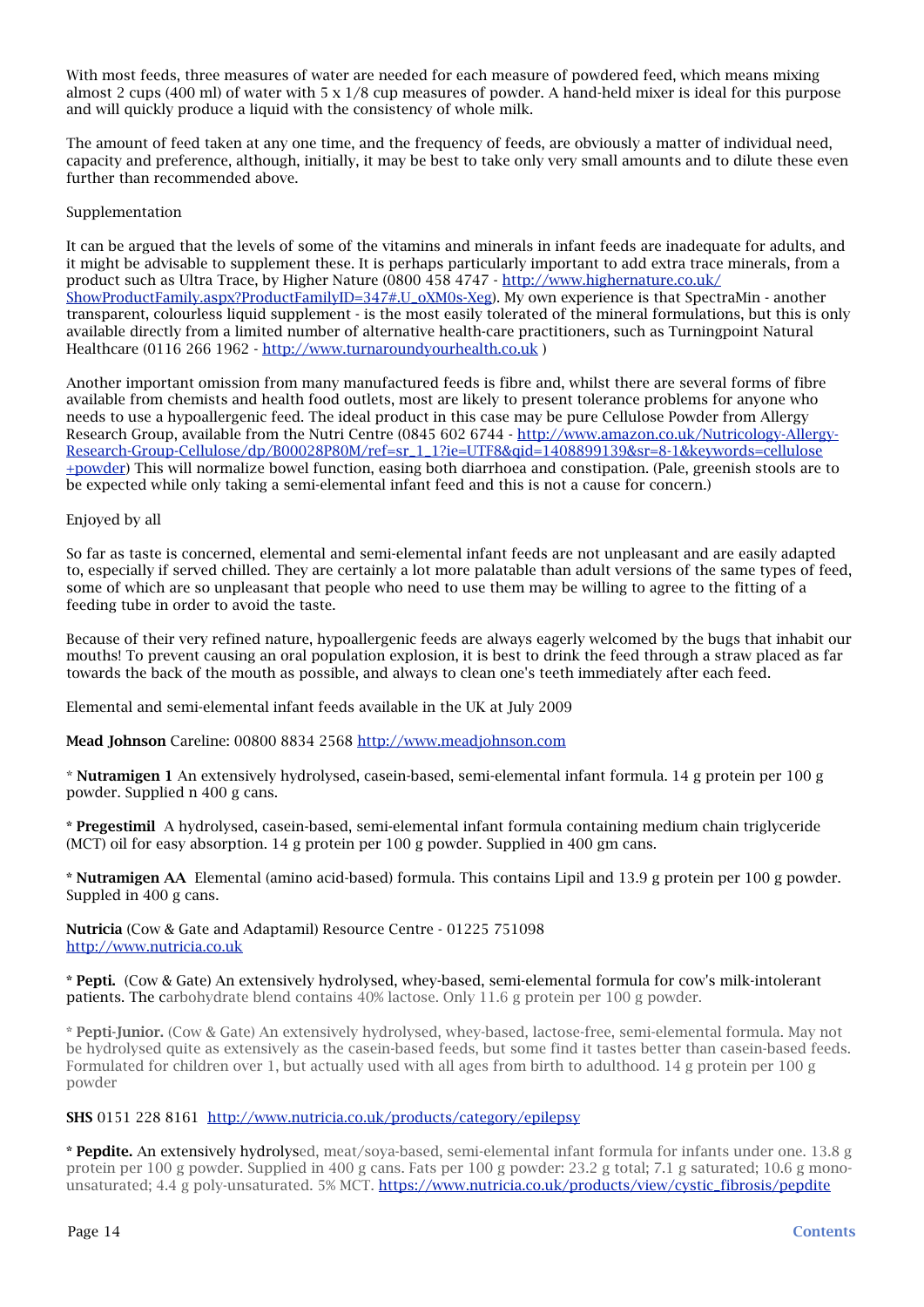\* Pepdite 1+. An extensively hydrolysed, meat/soya-based, semi-elemental formula for children over one. 13.8 g protein per 100 g powder. Supplied in 400 g cans. Available in two versions, either with or without MCT oil. Fat content of the latter is, per 100 g powder: 17.3 g total; 6.7 g saturated; 7.6 g mono-unsaturated; 2.3 g polyunsaturated. 35% MCT.

\* Neocate (Neocate Infant). An elemental (amino acid-based) infant formula. Contains 13 g protein per 100 g powder. (User comments range from "Palatable" to "Lousy taste") <http://www.shs-nutrition.com/products/neocate>

Abbot Nutrition (including Ross) Nutrition Helpline - 0800 252 882 <http://www.abbottnutritionuk.com/display.aspx>

Abbot currently have no hypoallergenic infant feeds available in the UK, although they do market such products in other countries.

Source: [http://www.foodsmatter.com/allergy\\_intolerance/total\\_food\\_intolerance/articles/](http://www.foodsmatter.com/allergy_intolerance/total_food_intolerance/articles/semi_elemental_feeds.html) [semi\\_elemental\\_feeds.html](http://www.foodsmatter.com/allergy_intolerance/total_food_intolerance/articles/semi_elemental_feeds.html)

### <span id="page-14-0"></span>Homemade Elemental/Semi-elemental food

If someone were to find that they react to all the manufactured feeds, they could try making a bespoke feed at home, using whatever carbohydrate, fat and protein sources they can tolerate best. Several people have already done this:

[http://www.foodsmatter.com/foodsmatter\\_forums/showthread.php?t=433](http://www.foodsmatter.com/foodsmatter_forums/showthread.php?t=433)

### <span id="page-14-1"></span>Artificial Nutrition By Pam Harris (Foods Matter Jan 2005)

I am sure that most of you who read John Scott's or Sam Bailey's stories were deeply shocked. (See Sam's story at [http://www.foodsmatter.com/allergy\\_intolerance/egids/articles/samuel.html\)](http://www.foodsmatter.com/allergy_intolerance/egids/articles/samuel.html) I wish I had been too, but, sadly, I have seen many cases of total food allergy among both adults and children. I do understand that ambitious medical researchers are often reluctant to investigate what up until now has been, as John Scott describes it, an obscure medical backwater. This is partly because it is almost impossible to get funding for such research, and partly because it is unlikely to gain them the recognition they need if they are to advance their careers. Let us hope that the recent Health Committee finding that some 11 million people in this country are suffering health problems believed to be related to food or chemical allergy may raise awareness of the problem, encourage health practitioners to seek further allergy education and encourage the government to pay for it.

This would have the added benefit that patients would no longer need to seek help from unqualified practitioners whose findings and advice may not be in those patients' best interests. The medical procedures needed to identify allergies and intolerances accurately are time-consuming but safe, and subsequent treatment will avoid further complicating an existing health problem with an unbalanced or nutritionally inadequate diet.

OK - but where do we go from here?

To someone to whom John Scott, little Sam and possibly many others should have been referred a long time ago - a specialist who could consider them for Artificial Nutrition Support (ANS). Artificial Nutrition Support is used to correct undernutrition or to maintain nutritional status in patients who are unable to eat, swallow, digest or absorb sufficient nutrients to provide them with adequate nutrition for health.

Medical conditions in which either temporary or permanent ANS would be appropriate:

• Surgery (sometimes as a result of cancer) which has physically removed the oesophagus/stomach/small intestine or other essential part of the digestive tract.

• Motor Neurone Disease, stroke or a severe burn which prevent the patient swallowing.

• Physical malformation in babies. These children can be fed by ANS at least until they have reached an age at which surgery is possible to correct or create a non-functioning organ.

• Crohn's Disease, Ulcerative Colitis or other bowel conditions where ANS may be used for a period to allow the intestine/bowel to heal.

- After major oesophagael or gastric surgery until normal food/feeding can be reintroduced.
- Where intestinal failure of some kind prevents the absorption of nutrients from food.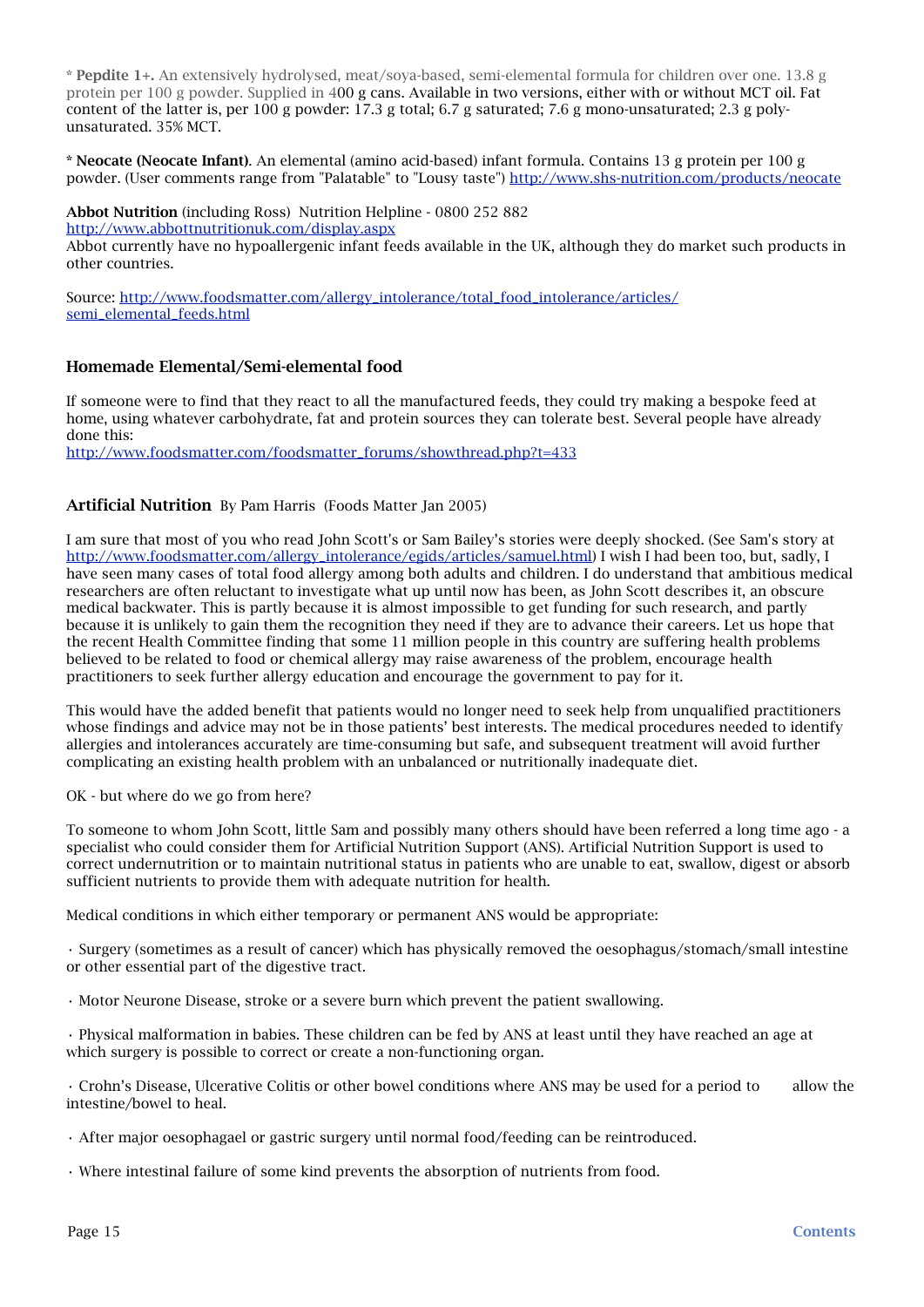• In patients with severe anorexia. ANS not only provides them with basic nutrition but also stimulates their appetites.

• In severely malnourished patients ANS can be used to boost their intake of nutrients.

Although ANS is often only a temporary measure until a satisfactory nutrient status is reached or a relevant digestive organ has healed, there is a substantial body of people for whom ANS is part of everyday life, as it is their only way of receiving the nutrition necessary for the normal functioning of their bodies.

ANS is normally delivered in one of two ways:

#### Enteral Feeding

- Via a nasal-gastric tube. This is a thin plastic tube which is inserted via the nose and runs down to the stomach or direct to the intestine, thus avoiding the mouth, throat and oesophagus.

• Via a small tube (known as a PEG - percutaneous endoscopic gastrostomy) which is inserted through the skin and feeds directly into the stomach or small intestine.

Enteral feeding is the preferred method as it is cheaper, safer and more physiological than parenteral feeding (see below). The intestine has an important immune and barrier function.

### Parenteral Feeding

• Intravenous feeding through a catheter directly into a vein. This method is used when the stomach/intestine is unable to absorb sufficient, or indeed any, nutrients.

All forms of delivery are invasive and are not, therefore, risk-free. Infection is the greatest hazard (especially in patients whose immune functions are already impaired), so all procedures must be aseptic and the patient needs to be constantly and carefully monitored. Because of the 'unnatural' way in which nutrition is being delivered, the functions of other organs, such as the liver, also need to be carefully monitored. However, having said that, many people use these forms of nutrition at home, either to give them extra nutritional support or to provide their total nutrition. Indeed many have their nutrition fed to them during the night and are able to go to work and live perfectly normal lives during the day.

Exactly what goes into the feed (which comes as a thick liquid and has already been pre-digested so that it can be easily absorbed) will depend on the needs of each individual patient. Although there is a basic nutritional mix, it will normally be adjusted according to whether the patient can absorb any nutrients from normal foods and what their specific nutritional requirements may be.

So why are there so many people with severe food sensitivity difficulties suffering on, unaware that there may be help for them that could change their lives?

As you will realise, ANS is not only inherently somewhat risky, it is also very expensive. One day's worth of parenteral nutrition costs over £60 - and that is not including any of the substantial medical back-up service which is obviously essential. Funding is also complicated by the fact that hospital patients on ANS are paid for by the hospital, but as soon as they go home financial responsibility passes to their local health care trusts - which have to be persuaded to take it on. Moreover, this is a highly specialised technique only performed by a small number of gastroenterology units, so relatively few hospitals or trusts know very much about it.

In this country work has been pioneered at Ninewells Hospital in Scotland from where consultants have gradually been fanning out to other hospitals to set up specialist units. Ninewells sees itself as the hub at the centre of what it hopes will be spokes extending all over the country. Interestingly, while ANS remains an even more obscure branch of medicine than allergy in this country, in the USA there are well over half a million people, both children and adults, who are using it daily to substantially improve their quality of life.

We are, at the moment, in the process of setting up a charity, The Nightingale Trust for Nutritional Support, to promote the use and understanding of Artificial Nutrition. If you would like to know more about ANS or the charity, please e-mail or write to me about it: [pjjh1@tiscali.co.uk](mailto:pjjh1@tiscali.co.uk)., or Pam Harris, 3 Ashfield, Deeping St James Road, Deeping Gate, Peterborough PE6 9AL

You could also consult PINNT (Patients on Intravenous and Nasogastric Nutrition Therapy) at [www.pinnt.co.uk](http://www.pinnt.co.uk) or PO Box 3126, Christchurch, Dorset BH23 2XS, which has lots of support information - including support for children on NAS - the Half Pinnt!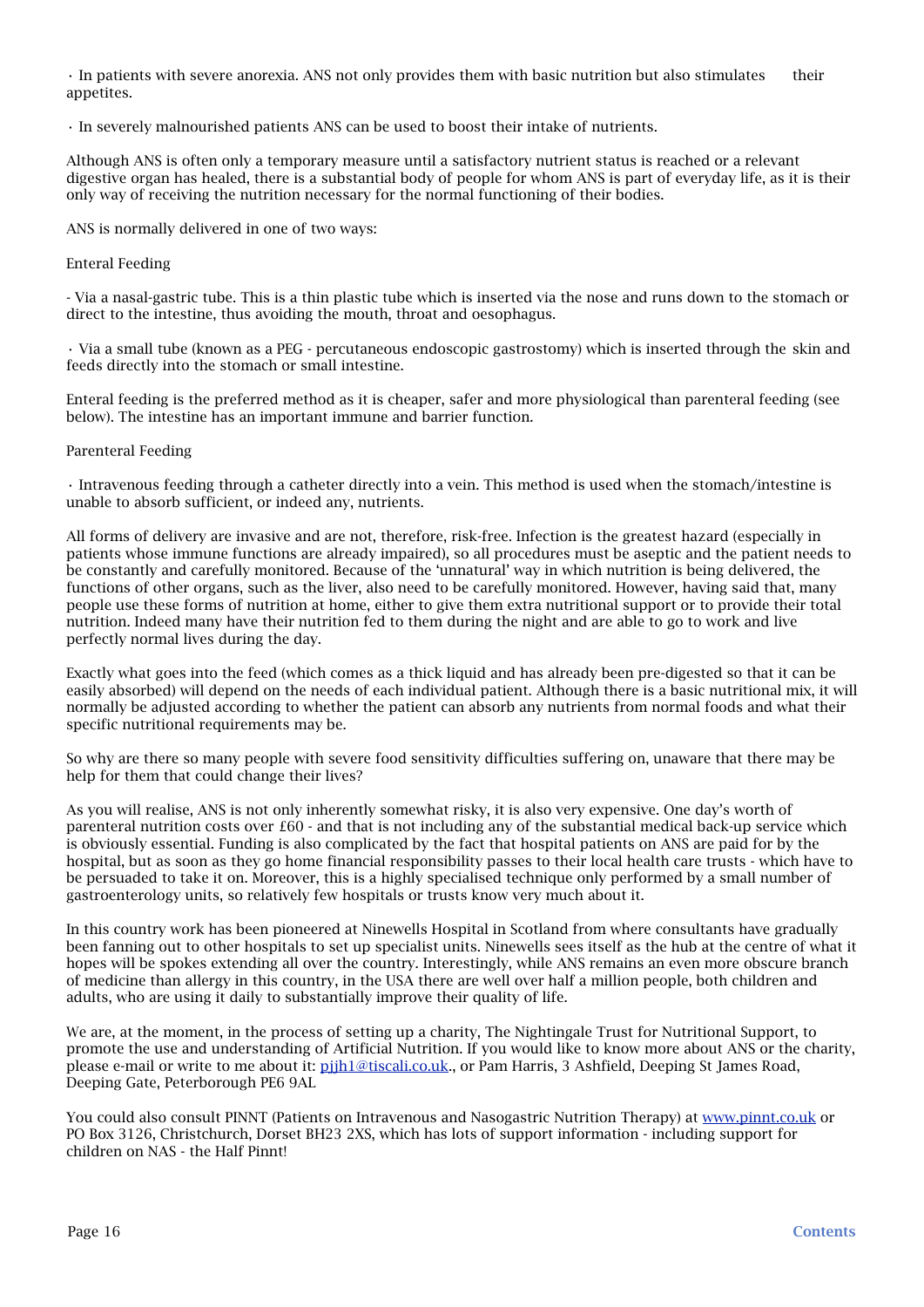You could also take a look at BAPEN (The British Association for Perenteral and Enteral Nutrition) [www.bapen.org.uk](http://www.bapen.org.uk) Although this is primarily a professional organisation they do have a helpful question and answer section on their site (click on 'Activities', then on 'Litre', then on 'Dear Litre').

Source: [http://www.foodsmatter.com/allergy\\_intolerance/total\\_food\\_intolerance/articles/artificial\\_nutrition.html](http://www.foodsmatter.com/allergy_intolerance/total_food_intolerance/articles/artificial_nutrition.html)

### <span id="page-16-0"></span>Navigating through the UK's National Health Service By Pam Harris (Foods Matter Feb 2005)

Last month John Scott asked if anyone had any advice on how to gain access to the specialist forms of food and feeding that may become necessary if food intolerances reduce one's diet below a weight maintenance level. Pam Harris suggests a route you could follow.

Having read John Scott's plea in 'Navigating through the NHS' (FM January 04), I will try and explain the procedure you need to follow if you are to have any hope of obtaining any form of supplemental or artificial nutrition. I say 'any hope' as, sadly, there are no guarantees that everyone will get it. My own mail bag would suggest that you are in a post code lottery - even assuming that you have managed to be referred to a gastroenterologist who specialises in food allergies or intestinal management. There are very few specialists in either field.

### Step 1. Food Diary

For anyone setting out on this path I would recommend that you keep a food diary.

This means listing everything that you eat and drink in detail, and the time that you eat or drink it. You need also to list your condition and symptoms 3-4 times during the day. The diary should be kept for 4-6 weeks and then repeated for another two weeks at least, omitting any foods to which you suspect you are allergic or intolerant, and noting any changes in your symptoms.

### Step 2. Visit GP

Then book an appointment with your GP - and take your diary with you. Your GP will probably say that he/she hasn't got time to read it but may well give you a prescription for one of the drugs that can help - in some cases. I would suggest that you ask, at this first appointment, if you could be referred to a dietitian. She (or very occasionally he) will be more likely to read your diary and will probably suggest you continue to keep it. (I would advise you to do so anyway.)

If your symptoms persist, return, and return again. Repeated visits to your GP should result in your referral to either an allergy specialist or gastroenterologist at your local hospital.

Step 3. Referral to allergy specialist/gastroenterologist

Once you get a referral, skin prick tests will probably be carried out which will give an indication as to whether it is allergy or intolerance. If you have an allergic reaction when tested then you will be advised to completely avoid the food to prevent a serious reaction. If food intolerance is suspected you will be given advice, possibly medication and continuing guidance from your dietitian

If you are one of the unfortunate people who has multiple allergies and intolerances, you have severe weight loss, your intake of oral food is so limited that you are becoming malnourished and the ongoing care at your local hospital is not addressing your situation, then you are likely to be prescribed an elemental, peptide or other oral food supplement.

This type of food supplement feeding does give you the complete nourishment that your body needs and will also bring your weight up to a normal level. It does not restrict your lifestyle in any way other than denying you normal oral eating. Each tin of feed is expensive but it is the pleasantest way of maintaining dietary nutrition. It does not work for everyone as the nature of the underlying condition has to be taken into consideration.

### Step 4. Referral to teaching hospital

However, an oral food supplement is probably the best that your local hospital will be able to offer, so, if you are one of those for whom elemental feeds do not work, you have the right to ask for referral to a consultant at a teaching hospital who specialises in intestinal malfunction and management. Under the care of such a specialist, you will be more likely to be assessed to see if you are suitable for an alternative form of feeding. Unfortunately, not everyone is.

Even if the result is in your favour, your local health authority has to accept the financial responsibility for your treatment and ongoing care after you have left the hospital. If they do, you will remain under the clinical care of the teaching hospital, but will also have the additional care of a home-care support team. They will be there for you at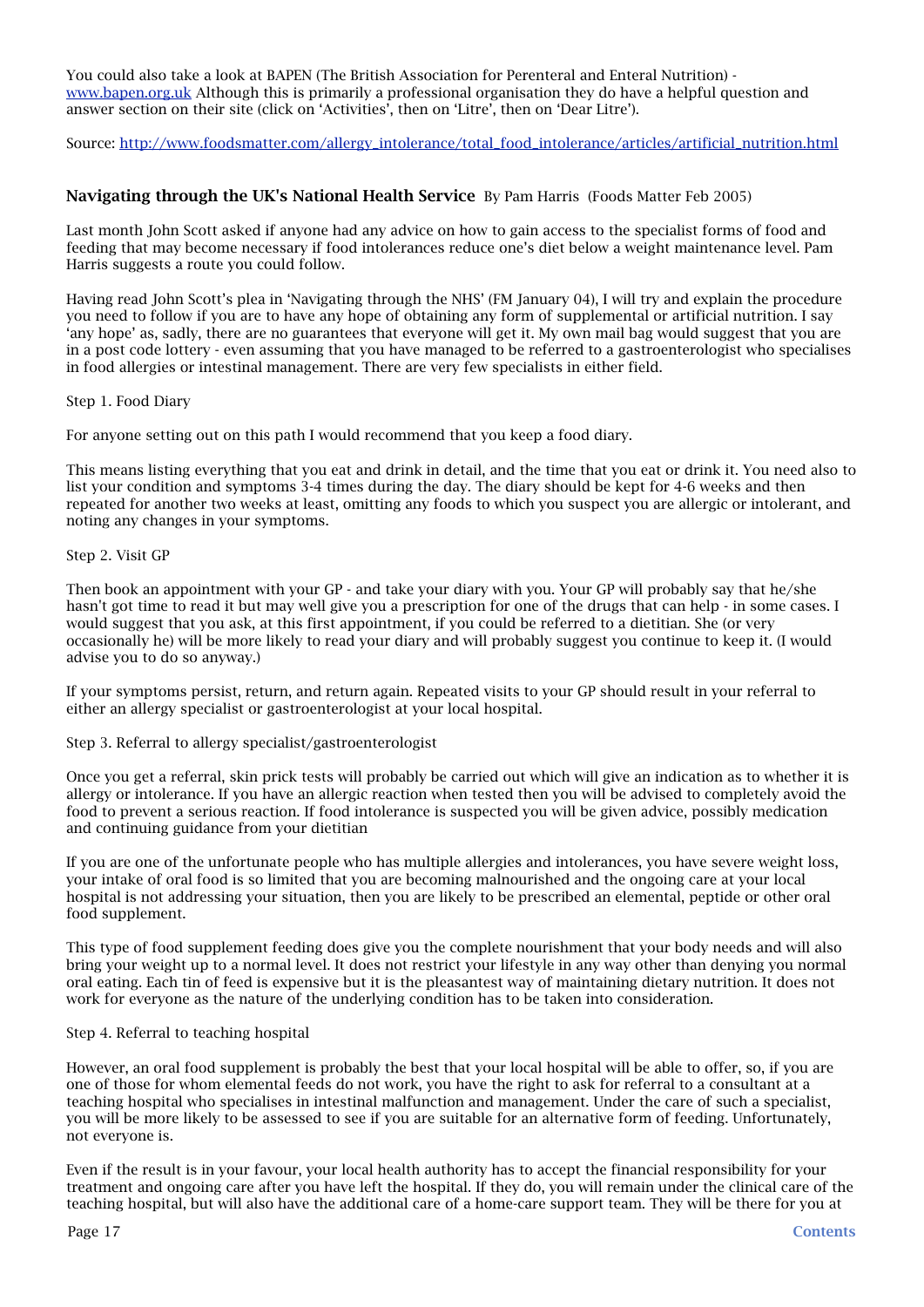all times and be responsible for delivering your food and ancilliaries. It is the financial responsibilty for this team and for the nutritional food itself which your local council has to assume. But the cost is extremely high and some local health councils have been unable to accept the responsibilty.

### Step 5. Trouble-shooting

Even if your GP or specialist is thoroughly unhelpful, do not forget that you do have rights. Under the Patient's Charter you can not only ask for a referral to an allergy specialist but, if you are not making progress with the consultant you are seeing, you can ask also for a second opinion from another consultant, or a referral to a teaching hospital.

If you find yourself facing a total brick wall, book an appointment at your MP's surgery and ask why, in view of the government's latest policies on choice of hospitals for treatment, you are being denied an appointment to see a specialist for diagnosis and treatment.

Source: [http://www.foodsmatter.com/allergy\\_intolerance/total\\_food\\_intolerance/articles/](http://www.foodsmatter.com/allergy_intolerance/total_food_intolerance/articles/navigating_through.nhs.html) [navigating\\_through.nhs.html](http://www.foodsmatter.com/allergy_intolerance/total_food_intolerance/articles/navigating_through.nhs.html)

### <span id="page-17-0"></span>Homeopathic allergodesBy John Scott

In my experience, desensitisation using an allergode appears to be as effective for food intolerances as it is for IgEmediated food allergies and can be particularly valuable to anyone who is at the extreme end of the food sensitivity spectrum.

You can use homeopathy to increase tolerance to any food, and homeopathic pharmacies keep stocks of remedies made up to antidote a number of foods. Just phone round and ask them if they have a remedy made from whichever food you're interested in - carrot, apple, or whatever. They will only have what they have been asked to prepare previously, so each pharmacy has remedies for different foods, hence the need to phone around.

Helios - [www.helios.co.uk](http://www.helios.co.uk) - 01892 537254 Ainsworth's - [www.ainsworths.com](http://www.ainsworths.com) - 020 7935 5330 Freeman's Homeopathic Pharmacy - <http://www.freemans.uk.com/> - 0845 255 5155 Weleda - [www.weleda.co.uk](http://www.weleda.co.uk) - 0115 944 8200

If none of them has what you want, you can send a sample of the item you would like to be able to tolerate to one of the above pharmacies for homeopathic potentisation, although this can be expensive, especially if you need the 200C potency (which will require 200 successive dilutions - very labour-intensive!). I have found that Helios is by far the cheapest for this service, if you need the highest potency, because they use a machine to carry out some of the work, though they can take several weeks to process an order. Once the food has been potentised, you will be able to have supplies of either tablets, pills, or liquid made up from this, as often as you require, for just a few pounds each time. It's just the initial potentisation which is very expensive.

Homeopathic tablets are usually 50% lactose and 50% sucrose; soft (quick dissolve) tablets are usually pure lactose; and pills (tiny balls) are pure sucrose. The liquid form (for use as drops) utilizes a mixture of distilled water and approximately 20% -30% alcohol but, if alcohol is a problem, the drops can be added to a little water and left to stand briefly until the alcohol evaporates.

Once you have the remedy, take this, as mentioned above, three times per day, starting about five days before you begin eating the related food, to build up your tolerance/ 'desensitise' you to the food, and continue to take the remedy for as long as you want to eat this food. If you want to use homeopathic antidotes for several foods, up to about twelve can be included together in the same remedy, for convenience.

In order to establish whether you need the 6C, 30C or 200C potency, I would recommend using a dowser or a kinesiologist, either of whom will be able to establish which dose you will require. A dowser (located by contacting the British Society of Dowsers on 01684 576969 for a list of experienced health dowsers) will even be able to tell you whether or not such a remedy will be effective in your case.

A dowser would also be able to tell you exactly which foods you are able, and not able to tolerate, so can be invaluable in managing food intolerances generally. And they can provide this service at a distance, so there is no need to select a dowser near to your home in order to be able to see them in person.

Alternatively, you could learn to dowse yourself, in which case, see the BSD website for books on the subject and simple dowsing tools:

[http://www.britishdowsers.org/about/national\\_dowsing.shtml](http://www.britishdowsers.org/about/national_dowsing.shtml)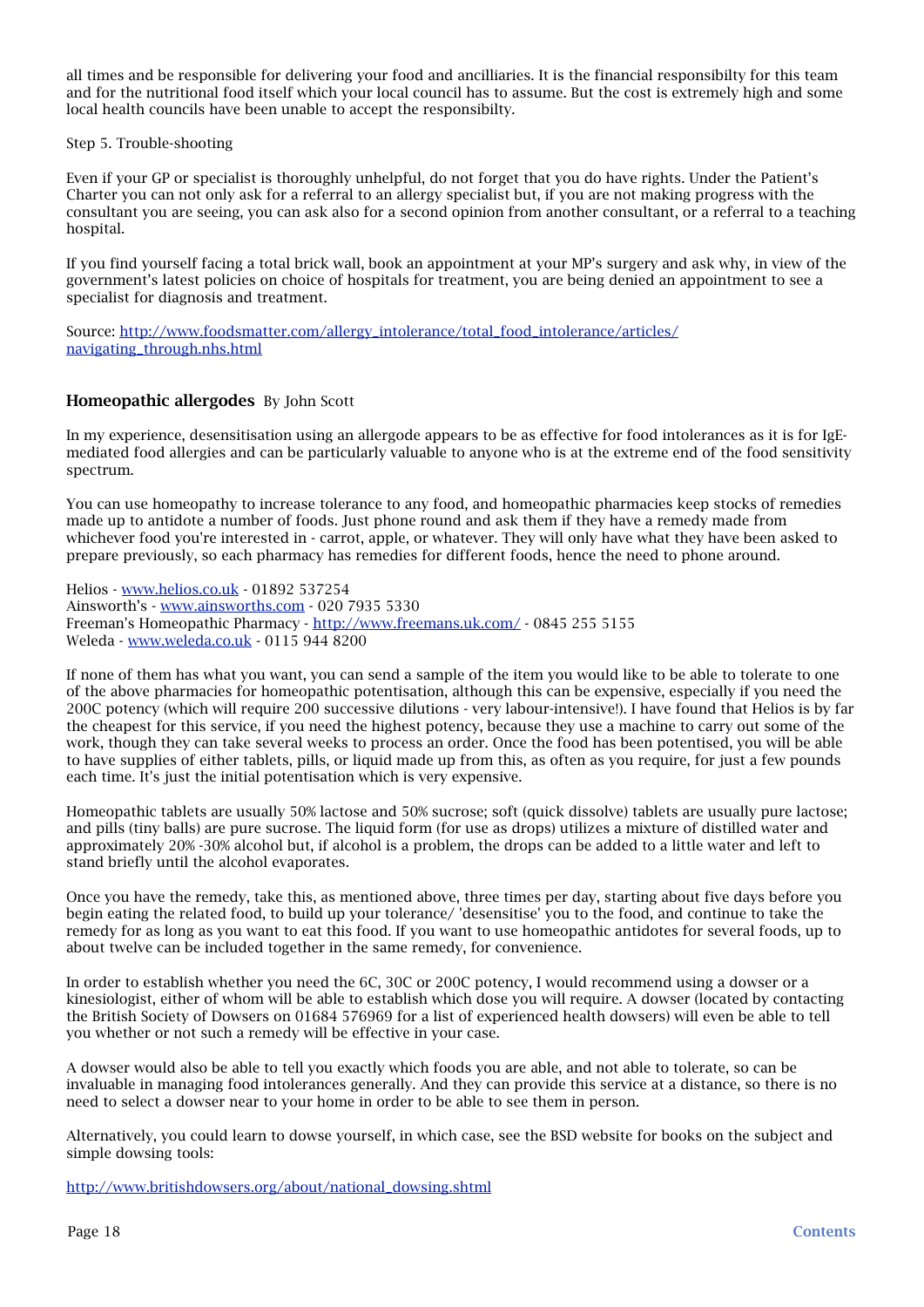#### and/or read the following article:

### [http://www.foodsmatter.com/natural\\_medicine\\_comp\\_therapies/dowsing/articles/dowsing\\_food\\_intol.htm](http://www.foodsmatter.com/natural_medicine_comp_therapies/dowsing/articles/dowsing_food_intol.htm)

I have found the use of homeopathic 'specials', as described above, extremely helpful, and not just for food. I also use this method to desensitise myself to food supplements that I need to take but can't tolerate, and I currently even have to use a special remedy to enable me to tolerate water!

Some time ago, I began to react to all waters - filtered, bottled, the lot, except for distilled water - but, having M.E., I found all the palaver associated with distillation (descaling, etc.) too much, in addition to which, this process removes all the minerals as well as everything else, so I settled on one brand of water filter and had a remedy made up from a sample of the water from this. As long as I continue to take this remedy, I am able to tolerate this filtered water.

Source: [http://www.foodsmatter.com/foodsmatter\\_forums/showthread.php?t=107&highlight=homeopathic](http://www.foodsmatter.com/foodsmatter_forums/showthread.php?t=107&highlight=homeopathic)

### <span id="page-18-0"></span>Digestive enzymesBy John Scott

Many people find that the use of a good quality digestive enzyme product such as Biocare's 'Digestaid' helps boost their tolerance to food, but some are unable to tolerate these products. Experimentation with different products can sometimes identify a tolerable product, but I find it best to use only the following technique, which has the advantage of being free!

Stimulating the 'digestive enzyme point' encourages the production of our own digestive enzymes. This is located on the front of the ribcage, just to the left of the bottom of the sternum.

To find the correct spot, run your fingers down the sternum (breast bone) from the central hollow at the base of your throat to where the bone ends and the bottom ribs attach to it. The DE point is located slightly to the left of the bottom of the sternum, a cemtimetre or two along the lower edge of the bottom left hand side rib.

In someone whose enzyme production is under par, this spot may be slightly sensitive or sore, but rubbing it for thirty seconds or so will usually ease the soreness and will stimulate the body to produce its own digestive enzymes.

Some years ago, I became intolerant to digestive enzyme supplements, and a kinesiologist recommended that try this technique. Subsequent kinesiological testing established that, in my case, stimulating the DE point produces the same digestive effect as taking four high quality digestive enzyme capsules.

I have used the technique ever since, gently rubbing the DE point whenever I eat, and have found it produces excellent results. It has also saved me a small fortune, because good quality digestive enzyme supplements are expensive.

In addition to rubbing the DE point, I have found that occasionally massaging all the way along the lower edge of the bottom rib on both left and right sides has a generally beneficial effect on my digestion, which is perhaps not surprising because the whole of the front bottom rib margin is linked to the small intestine. I often find tender spots along this margin, and a few minutes of gentle massage always eases these and improves my digestion.

Source: [http://www.foodsmatter.com/digestive\\_conditions\\_coeliac/ibs\\_treatments/articles/](http://www.foodsmatter.com/digestive_conditions_coeliac/ibs_treatments/articles/free_digestive_enzymes.html) [free\\_digestive\\_enzymes.html](http://www.foodsmatter.com/digestive_conditions_coeliac/ibs_treatments/articles/free_digestive_enzymes.html)

### <span id="page-18-1"></span>Treating Total Food Intolerance

<span id="page-18-2"></span>Wriggling out of food intolerance and fatigue By John Scott (Foods Matter Nov 2009)

Taking part in the short Hookworms for Crohn's Disease trial [\(http://www.foodsmatter.com/](http://www.foodsmatter.com/natural_medicine_comp_therapies/helminthic_therapy/articles/appetite_worms.html) [natural\\_medicine\\_comp\\_therapies/helminthic\\_therapy/articles/appetite\\_worms.html\)](http://www.foodsmatter.com/natural_medicine_comp_therapies/helminthic_therapy/articles/appetite_worms.html) at Nottingham University in 2007 had provided me with a brief but tantalising glimpse of how my health might be improved by hosting a small colony of benign intestinal worms, and I was determined to acquire a long-term infection as soon as possible.

To this end, I had secured the agreement of my gastroenterologist, who referred me back to the trial team for reinfection. However, in spite of an earlier indication that they would be willing to provide me with a further dose of hookworm, the trial coordinator then told me that this would not be possible until the study was complete.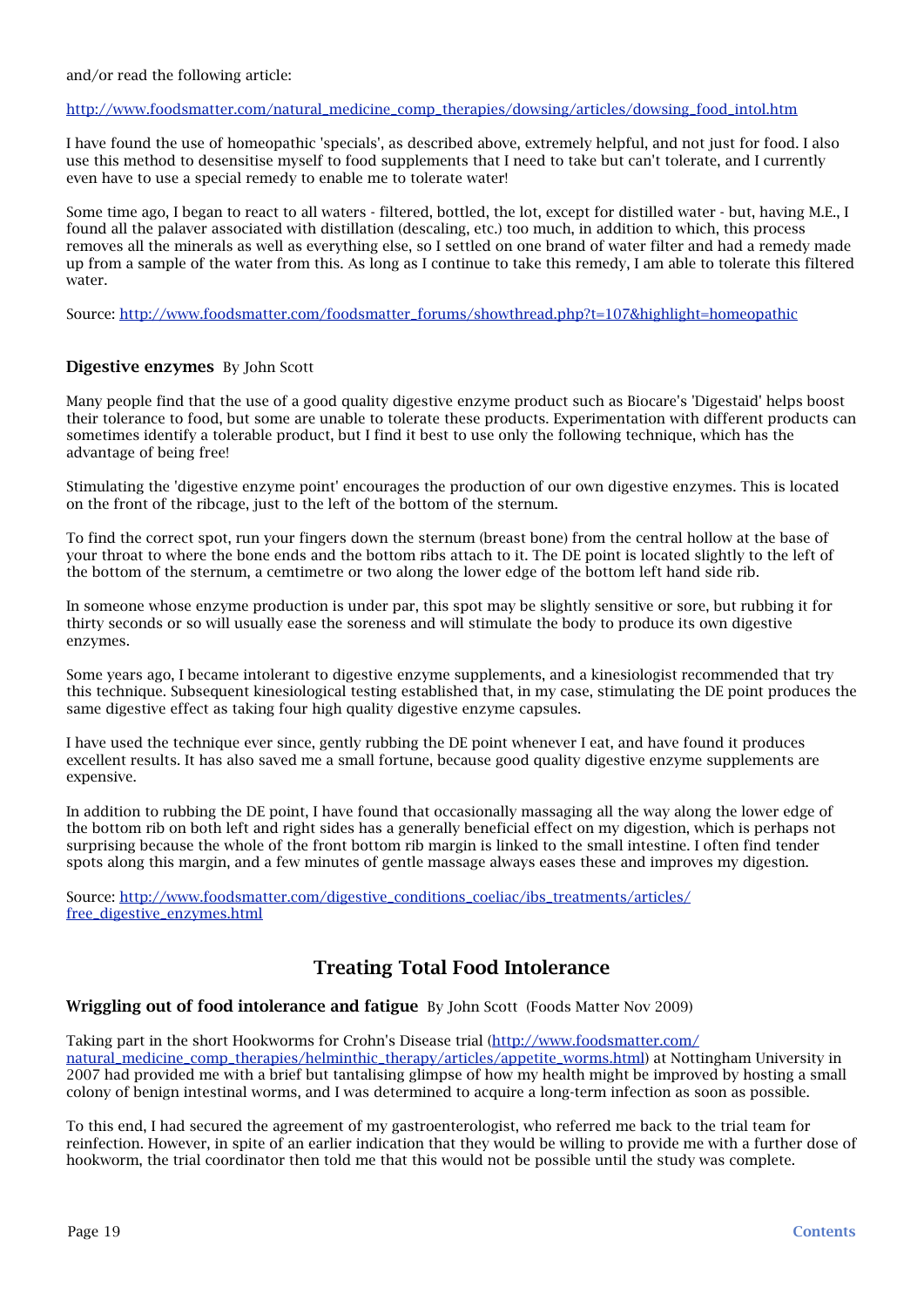This was a considerable disappointment because the trial was taking an inordinately long time - probably due to difficulty finding sufficient volunteers willing to host a small worm colony - and it became clear that the trial would not be complete until the middle of 2009.

In the meantime, I had required further bowel surgery, to repair yet more Crohn's-related intestinal strictures, and I was still unable to eat any normal foods due to multiple allergies and overwhelming food intolerance, not to mention having a number of other long-term health problems, including M.E., a subgroup of Chronic Fatigue Syndrome characterised by inordinately exaggerated exhaustion following any activity, either physical or mental.

I was becoming impatient, not least because the only food that I was then able to tolerate was a solitary hypoallergenic formula feed prescribed by my GP, and I realised that, were I to lose my tolerance to this also, I might well follow in the footsteps of those, such as Annabel Senior, who have lost their lives as a result of medicine's failure to engage with food intolerance. ([http://www.foodsmatter.com/allergy\\_intolerance/](http://www.foodsmatter.com/allergy_intolerance/total_food_intolerance/articles/annabel_senior.html) [total\\_food\\_intolerance/articles/annabel\\_senior.html\)](http://www.foodsmatter.com/allergy_intolerance/total_food_intolerance/articles/annabel_senior.html)

Even if this aspect of my health proved not to be amenable to the help of a group of helminthic 'old friends' ([http://](http://evmedreview.com/?p=103) [evmedreview.com/?p=103](http://evmedreview.com/?p=103)), there is considerable evidence to suggest that I should at least benefit from a reduction in allergic symptoms, and an attenuation, or perhaps even cessation of the development of intestinal strictures.

As one door closes...

It was extremely frustrating to know that a possible solution to at least some of my health problems was wriggling in a laboratory at Nottingham University, just a few miles down the road from where I live, and that I was being denied access to them.

I was not well enough to travel to the tropics to collect a worm infection the natural way, by walking barefoot in open-air latrines, besides which, to do this might result in me picking up an altogether less friendly parasite, perhaps even with a nasty bacterial infection riding piggyback.

What I really needed was an easily accessible, hygienic source that would deliver worms direct to my home. At the time, I knew of only one such supplier - Ovamed ([http://www.ovamed.org/\)](http://www.ovamed.org/), who sell pig whipworm eggs, but at a horrendously high price that put them beyond my reach.

More out of desperation than hope, I turned once more to the internet, where, miraculously, I discovered Autoimmune Therapies [\(http://autoimmunetherapies.com/](http://autoimmunetherapies.com/)), who sell Necator americanus, the hookworm used in the Nottingham trials, and at a much more realistic price than Ovamed's porcine product.

Reading the information available on the Autoimmune Therapies website and talking to the company's founder, Jasper Lawrence, I discovered far more about helminthic therapy ([http://www.foodsmatter.com/](http://www.foodsmatter.com/natural_medicine_comp_therapies/helminthic_therapy/index_worms.html) [natural\\_medicine\\_comp\\_therapies/helminthic\\_therapy/index\\_worms.html](http://www.foodsmatter.com/natural_medicine_comp_therapies/helminthic_therapy/index_worms.html)) than I had been able to glean from talking to the researchers who are working with the worms in the clinical trials context.

So far, the Nottingham scientists have only looked at the safety aspects of using just ten worms in patients with only a couple of diseases, and the trials have been too short to assess efficacy in either case. In contrast, Autoimmune Therapies have provided realistic numbers of worms to scores of people with a growing range of autoimmune conditions, as a result of which, Jasper Lawrence and his colleagues have acquired a unique understanding of the therapeutic potential and use of hookworm.

After talking to these guys, it became clear that ten worms - the number I had received on the Hookworms for Crohn's Disease trial, and would likely have been offered again, if I were to obtain them from Nottingham - would not be enough to deal effectively with all of my problems, so I opted to purchase 35 Necator larvae from them.

### The experiment begins

My new team of little wrigglers arrived at my home in two tiny vials, each containing only a couple of millilitres of clear, colourless liquid. These few precious drops held the microscopic hookworm larvae which, after being carefully dispensed onto a dressing and placed on my arm, began the synchronised burrowing that would commence the journey which I hoped would ultimately bring me so much relief.

On the second day after my new gut buddies moved in, their ministrations brought significant relief from the nasal congestion that I had had, on and off, for most of my life. The only relief that I had been able to obtain previously had come from taking drugs, but all of these had presented unpleasant side effects, such as the migraine headaches that invariably followed the use of steroid nasal sprays.

An itchy rash, which had developed rapidly at the site on my arm where my invisible friends had entered their new home, began to reduce somewhat in intensity on the third day. Tiny bright red dots then became visible within the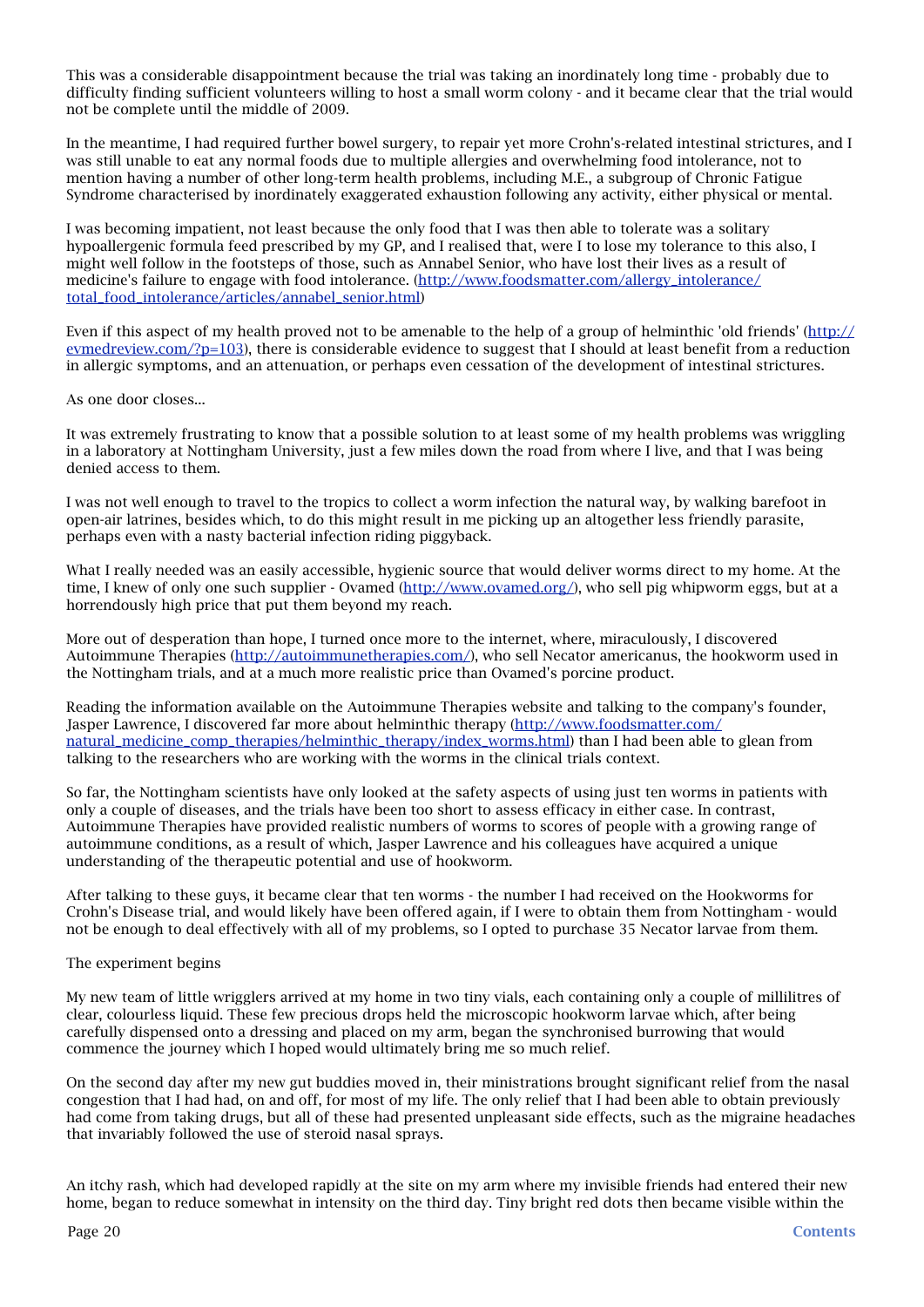main central area and the itch continued with a vengeance, though, fortunately, this responded well to generous applications of Benedryl cream.

The bright red dots intensified on the 4th day and became quite raised, remaining till the seventh day, after which the redness, bumpiness and itching all began to subside. By the second week, the rash was fading, flat, and no longer itchy.

Towards the end of the second week, my nose became clearer than ever, and the third week brought a distinct sense of perkiness - a quality that had been sadly missing from my life for many years, buried deep beneath the thick blanket of M.E.

Both the clearer nose and the perkiness continued for another three days, until I was eventually plunged back into the much more familiar continuous exhaustion, beginning a see-saw fluctuation in symptoms that would continue for the next few months.

### Ups and downs

At the start of week four, I had a day without any headache - a departure that was extremely rare for me - and my nose was so clear that I began to find myself breathing through both nostrils at once. Again, this is something quite new - something I haven't done much since I was a child.

Such was the depth of exhaustion that I had grown accustomed to, it would normally take an inordinate act of will in order for me to initiate any movement at the start of each new day. However, on the fourth day of the fourth week, I woke to find myself raring to go! For the first time in many, many moons, I couldn't wait to get up and greet the day.

As it happened, I was to have visitors that day - something that would usually wipe me out for several days at least, yet, on this occasion, I not only survived the visit unscathed, but actually had moments during the day that brought back distant memories of what it felt like to be well.

I began the next day by celebrating a distinctly less severe level of exhaustion than I would have expected to experience after a visit, but, then, I noticed a change in my bowel habit. My normal, single daily defaecation was replaced by several smaller ones, and the warning sensations before these were more like those I associate with impending diarrhoea.

This gastrointestinal sea change continued with a sudden increase in gas production, and was accompanied by periods of queasiness and even a couple of unexpected spells of sweating.

In spite of having Crohn's disease and, over time, developing strictures that have required surgery, I have been spared the worst gasro-intestinal symptoms, so these new digestive developments were obviously due to the presence of my little friends.

The diarrhoea began at the end of week four, accompanied by nausea, more gas and sweats - no doubt all due to my body's attempt to rid itself of what it perceived to be 'invaders'. But, undaunted by the onslaught against them, my already highly treasured companions continued their ministrations and, at the start of week five, delivered another headache-free day.

### Chilling out

One of several weird symptoms that have manifested as part of my experience of M.E. is poor temperature control, and this has been a problem for me for many years. During this time, I have had to carefully control the temperature of my environment in order to remain comfortable, and, in spite of installing numerous thermostatic heating controls, it has still been necessary to resort to frequent adjustments to clothing during the day, and to bed clothes at night, in order to maintain comfort.

Half way through week five, I began to realise that I was able to tolerate a slightly lower ambient temperature, and found that I could keep the temperature in both my lounge and bedroom half a degree Celsius lower than I would have needed previously - an insignificant change for a healthy person, but a major improvement for me. And whereas, previously, it would take me over an hour to cool down sufficiently after a shower to be able to put my usual clothes back on, I was now able to get fully dressed less than half an hour after showering.

Having been unable to eat normal food for many years, it was fortunate that, during most of this time, I was not really interested in normal food. I could inhale the aroma of other people's cooking, but not feel any desire to eat what was being cooked. Now, at almost the sixth week since inoculation, I found myself suddenly taking an interest in any cooking smells that assailed my nostrils, and I began to have yearnings to eat whatever foods were being prepared - my first experience of real hunger in years.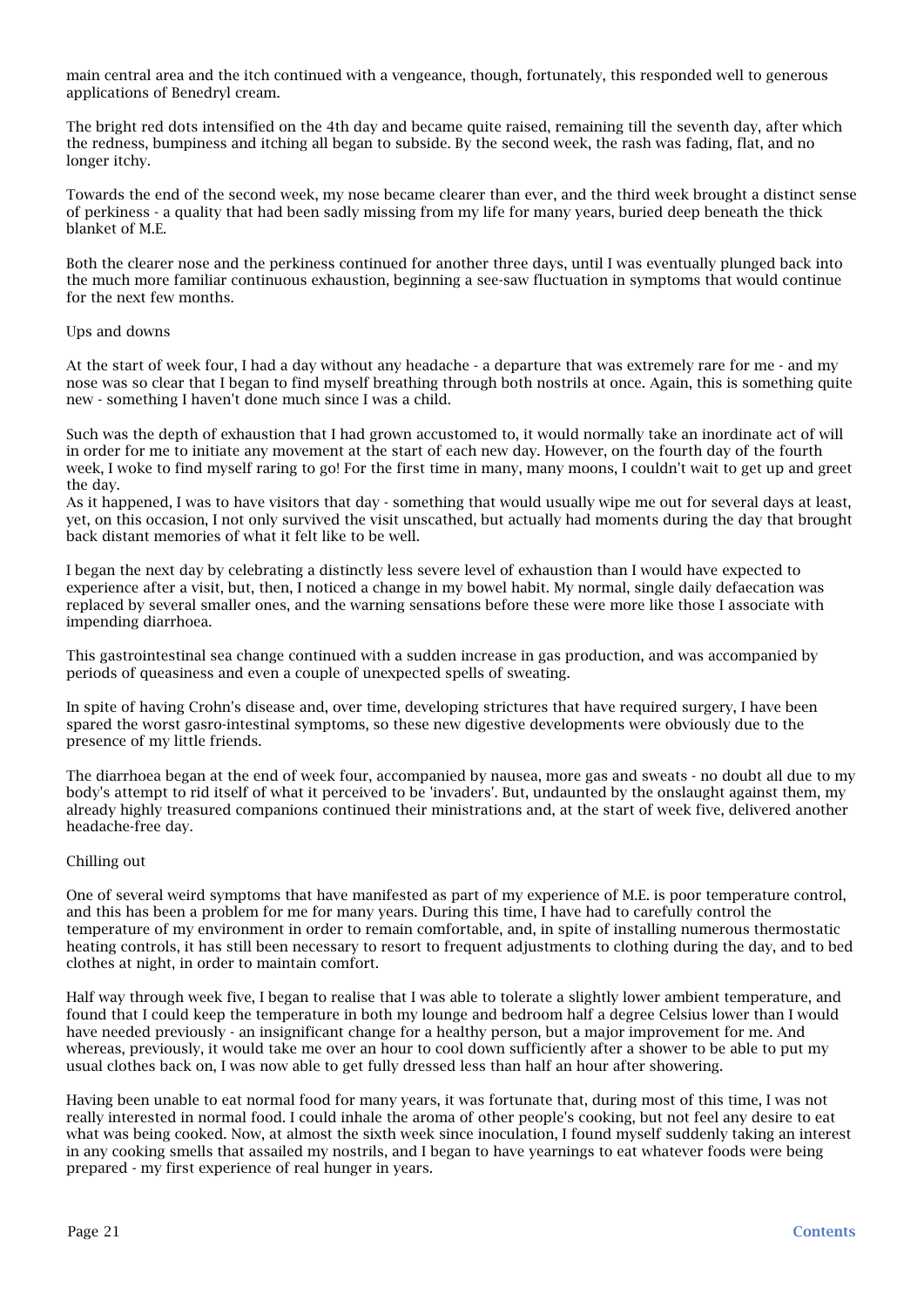Then, just as I was beginning to adjust my thinking towards the possibility of maybe trying some normal food again, I began to get stronger abdominal cramps and more diarrhoea as week six began.

From then on, diarrhoea, gut ache, nausea and intestinal rumblings began to be the norm on about three days out of every seven, interrupted only by occasional constipation, and accompanied by increased fatigue. The latter, however, was not so much my usual 'weary-but-wired' fatigue as an almost pleasant, very relaxed, languorous state, and I was actually feeling quite perky again in spite of this. And my headaches were also now significantly less severe than hitherto, so there was plenty to feel grateful for while sitting on the loo!

#### Profound change

Early in week six, I began to feel pleasurably better than I had for a very long time, with a new buoyancy and optimism. I also realised that the eczema in my ears, which used to itch more or less constantly, unless regularly creamed, was now somewhat less itchy than it had been for years, having been improving gradually for the previous couple of weeks.

During week seven, it dawned on me that I was no longer being woken during the night by the intractable catarrhal throat irritation that had dogged my nights for countless years. What an absolute joy it was, finally to be free of that particular symptom!

Week eight brought another headache-free day and, in week nine, I had a truly remarkable encounter with my osteopath.

He and I had often discussed M.E. while he worked on my back and, having told me that M.E. is a condition that he sees in a significant number of patients, he had explained that he doesn't need a patient to tell him that they have this illness because its presence is clearly revealed by the quality of their tissues.

On this particular occasion, which was prior to me telling him about my hookworm experiment, he said that not only was there a marked improvement in the longstanding problem with over-tight ligaments in my lower back, but the quality of my tissues was now also quite different, and no longer what he would expect to find in someone with M.E!

Then, I was promptly brought back down to earth by several days of feeling quite lousy, as if I had an infection. Yet I recognised this as potentially another positive development, because an absence of infections had long been a feature of my condition. Others around me would drop like ninepins when bugs were going around, but never me! My immune system was apparently in permanent overdrive.

If the sudden light-headedness, weakness, runny nose and sore throat that I now had were indeed the symptoms of an infection, then perhaps this was evidence that my immune system was at last being brought back into line by my accomplished companions.

For the following few weeks, the gut symptoms held sway and I continued to experience frequent nausea, general abdominal discomfort, diarrhoea and increased fatigue. All of this could have been reduced, or even avoided entirely, had I introduced my 35 little wrigglers in stages, rather than all at once, but there is evidence that a more rapid introduction promotes a greater therapeutic dividend in the long term, so I had decided to go for broke.

Even though I was now on a roller coaster that one day lifted me to the heights and then, the next, plunged me back towards the depths, there was already SO much to be grateful for, and I had absolutely no regrets. I knew that the gastrointestinal upheaval would eventually be over and my carefully chosen companions would re-establish their ancient role and keep their covenant with my species. So I dug in and looked forward to that day.

#### Not just a dream

I don't normally remember dreams but, eleven weeks and five days after my new 'old friends' moved in, I woke suddenly in the night with an extremely vivid recollection of a dream.

I was in an oriental take-away (not my usual haunt, of course!) trying to decide what, if anything, I could safely eat, when I became aware of someone telling me that I could have rice, meat and vegetables.

Could this, I wondered, be a message from my little hookies that my immune system was now sufficiently subdued for me to resume eating these normal foods?

Bizarre though the idea may be, this dream did appear at just the time when allergies typically begin to respond, so, over the next few days, I began, very gingerly at first, to try a little chicken and, as that was OK, some rice, and then potato. That I coped with all of this without any adverse reaction was utterly amazing after so many years of overwhelming food allergy and intolerance.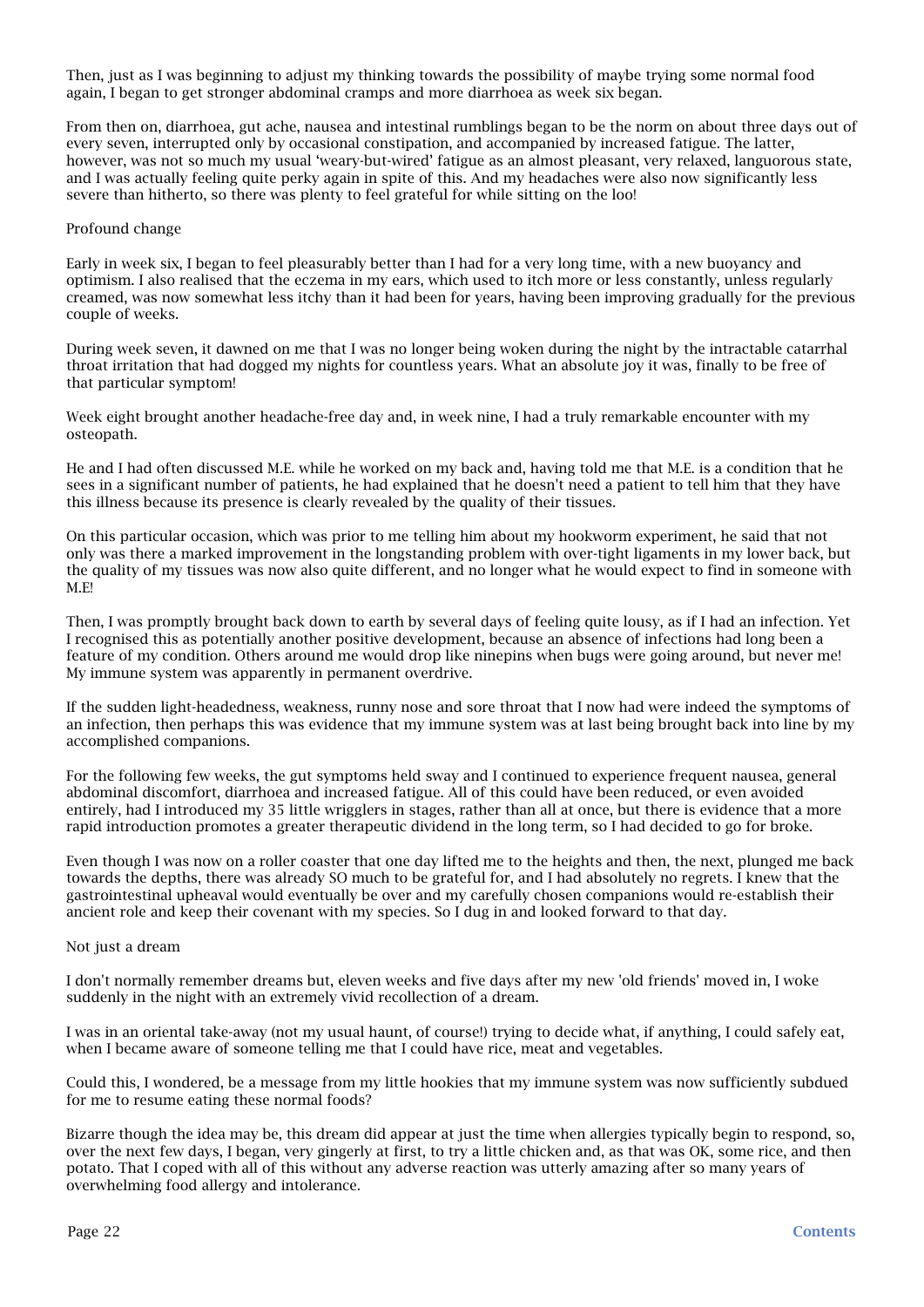As I experimented, I found a few foods that brought on some of the old symptoms, although not so much the abdominal pain, which had been the worst feature of my reactions to food, and I eventually established a list of foods that I could tolerate, including a good selection of proteins (white fish, goat's milk products and eggs); starches (rice, potatoes, buckwheat and polenta); root vegetables (carrot, parsnip and sweet potato) and several fruits (apple, pear, peach and raspberries). And chocolate, which I just HAD to try and, to my delight, found I could also now tolerate!

From week 13 onwards, I began to feel generally rather good and, by 18 weeks, my boon companions were treating me to meals consisting of gradually increasing portions of a variety of normal foods, along with a correspondingly reduced quantity of my formula feed. At week 20, I counted 45 foods that I could tolerate and, by week 24, I was meeting half my nutritional needs with normal food.

At week 26, I had my first meal in 16 years without any of the special feed, and, the following week, had three entirely normal meals in a row, although this revealed that, while I was able to tolerate the food, my gut was not coping as well as it might with the additional bulk, having only had to deal with a highly refined, low-residue diet for so many years.

### So much to celebrate!

The diarrhoea, which had continued as an intermittent backdrop to all the other developments, finally petered out at week 24, at which point I calculated that I had had a total of 47 days of diarrhoea during 19 weeks. As this was the only major 'side effect' I had experienced, it seemed a very small price to pay when viewed alongside all the benefits that were now evident.

As well as the really quite astonishing fact that, after such a short space of time, I was now able to eat a sufficiently large range of foods to be able to enjoy what was beginning to look like a normal diet, there had also been several other improvements, as a result of the considerable control that my resident technicians were clearly exerting over my longtime errant immune system.

As I took stock of the events of these momentous months and reviewed the detailed diary I had kept, it became clear that, during the time between starting to eat normal foods again and finally waving goodbye to the diarrhoea, several additional aspects of my health had gradually been improving, in many cases imperceptibly.

I had recently felt able to trim the small hedge at the front of my house - something I have had to get others to do for me for such a long time - and, although exhausted afterwards, I didn't need several days in bed to recover, as I would have done in the past. Admittedly, I was weak and wobbly the next day, but I felt remarkably well at the same time and exhilarated that I had achieved so much.

Whereas exhaustion had previously encompassed and pervaded every aspect of my life and been inescapable, it was, by now, far less extensive and much more clearly defined. It would still come and go, but now started from a higher base line, so I actually got to have moments without it, and it was easier to manage with judicious resting.

I found that I no longer needed to go back to bed for a couple of hours in the middle of the day in order to prevent myself from sinking into extreme exhaustion, and a brief rest in a chair was now all that was required to recharge my battery. Perhaps this was related to the positive changes in my tissues detected by the osteopath, and which he has since confirmed are continuing, towards normality.

After years without a single headache-free day, I am now enjoying periods of up to nine days in a row without this affliction, in addition to the greatly improved temperature control, and the generally much clearer nose.

Even the Restless Leg Syndrome that would often interrupt my rest, meditation and sleep, has ceased to be a problem, and the excruciating itches that would frequently develop on my hands, feet and back without any obvious sign on my skin, and which, in spite of treatment, would persist for two or three days, have almost disappeared.

#### Looking forward

There is still fluctuation in my health; there may still be foods that I can't yet eat; and the M.E. is still evident, although improved, but it is still quite early in the long process of readjustment between my new companions and my own body.

Based on the available information, I don't expect a final equilibrium to be reached until my helminthic helpers and I have been together for approaching a year, and the experience of the few others who have trodden this path before me suggests that the beneficial changes could even continue to accrue beyond this point. Obviously, the magnitude of any additional benefits will gradually reduce as time passes, but it is clearly not unrealistic to hope for yet further improvement.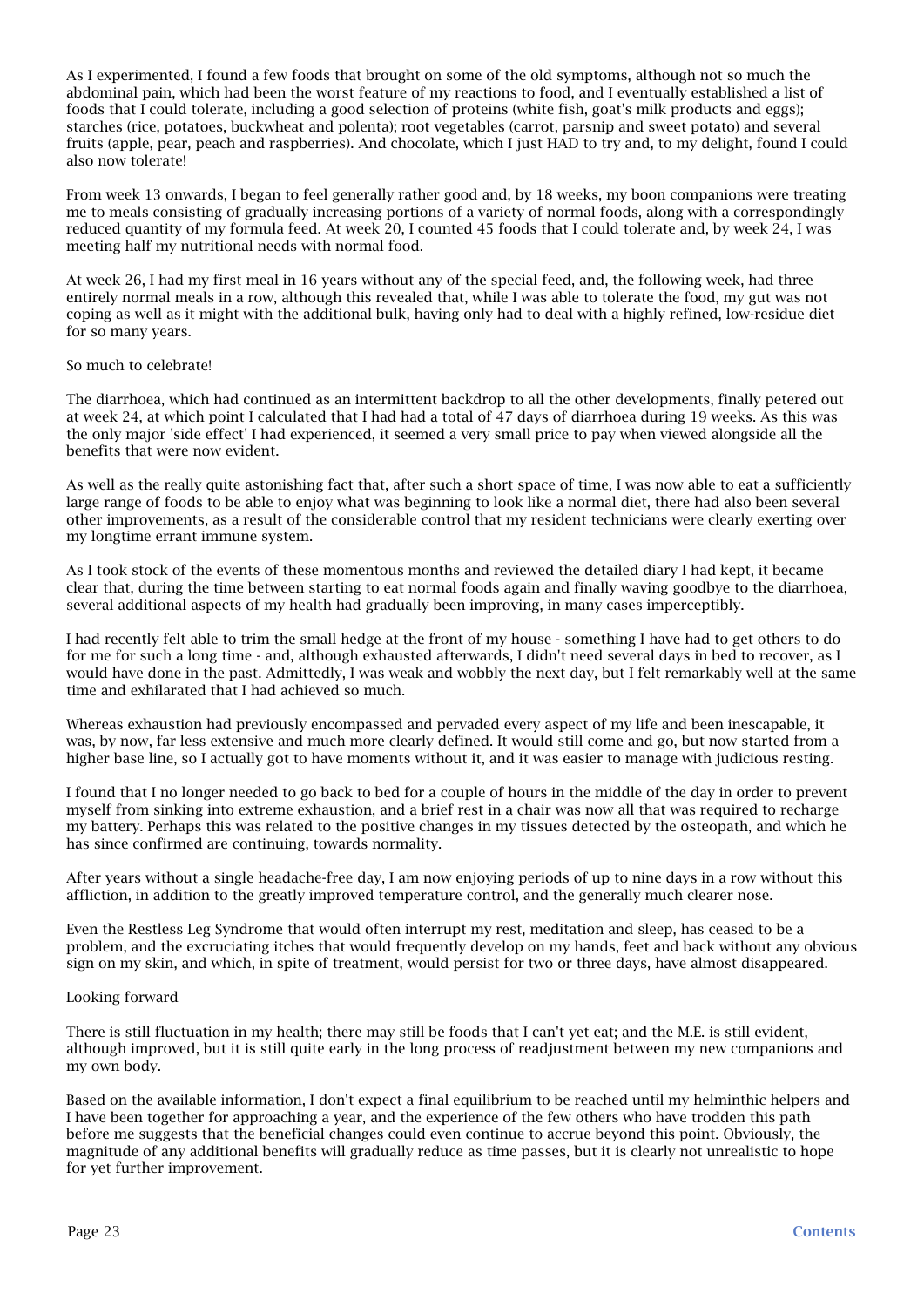My situation now is very similar to what it was 20 years ago, when I was forced to take very early retirement due to the M.E. and had already lost a number of foods from my diet as a result of the encroaching food allergy and intolerance. Today, however, thanks to just 35 tiny worms, I'm moving in the opposite direction - a truly incredible result!

One of the developments that I consider most significant is my regained tolerance for herbs and food supplements. After having been unable to tolerate any supplements for a number of years, I have now already reintroduced several, and am looking forward to once again being able to use food-derived 'medicines' to treat any illnesses that I might develop in the future. I should also be able to more effectively treat whatever degree of M.E. I might be left with when my wonderful companions have done as much as they can to restore my health.

Looking back eight months, to when I decided to take the plunge and acquire some health-promoting helpmates, I remember feeling a surprisingly strong sense of urgency that drove me to make the final decision quite quickly, in spite of the cost involved.

I am now SO pleased that I responded positively to this urgent prompting, because the particular hypoallergenic feed, which has been the only form of food that I could tolerate for several years, has recently been discontinued, and I am currently coming to the end of my remaining stock of this lifeline.

Had I not decided to employ a team of time-served technicians to tinker continuously with my immune system, there would eventually have been no food left that I could eat, and my survival would clearly have been in doubt. As things have turned out, however, I can now look forward to the future with considerable confidence and optimism.

Source: [http://www.foodsmatter.com/allergy\\_intolerance/food\\_intolerance/articles/](http://www.foodsmatter.com/allergy_intolerance/food_intolerance/articles/worms_for_food_intolerance.html) worms for food intolerance.html

## <span id="page-23-0"></span>Food intolerance - not 'all in the mind'!

### First-Time Link Between Food Intolerance And Illness

Researchers from University College London have found the first compelling evidence linking food intolerance and symptoms of serious illness.

Their discovery could prove to be the much-needed catalyst to prompt a rethink by the medical profession of its hostile attitude to food intolerance, which is typically dismissed as 'all in the mind'.

In a six-month programme, the UCL researchers have demonstrated potential links between foods and Crohn's Disease, and ulcerative colitis.

They worked with three specific groups of patients - one with Crohn's Disease (28 patients), a second with ulcerative colitis (25), and a control group with a benign coincidental thyroid lump (24).

Each patient was asked in advance which of 113 foods they felt gave them a bad reaction and, specifically, whether this was a gut reaction or non-gut one.

Then, over the six months, each had their blood tested for individual intolerances to the 113 foods, using the Yorktest Laboratories IgG antibody test.

Patients in the control group were found to have few intolerances, but those with Crohn's Disease and ulcerative colitis were typically found to be intolerant to three or more foods.

The bowel disease subjects most commonly reported sensitivity to wheat (40 per cent compared with 8 per cent of controls), milk (36 per cent versus 8 per cent), kidney and haricot beans (both 24/0), coffee and onions (20/4) and oranges (20/0).

Intolerance to peanuts, cashew nuts, hazelnuts, brazil nuts and chilli were about twice as high among the bowel disease patients as they were in the control group.

If there had been no link between food and disease, the results would have averaged around 50/50 - i.e. a random chance association between the patients with an objective measure of food sensitivity and those making a subjective report of food sensitivity.

The researchers are planning further double-blind placebo-controlled food challenge experiments to investigate whether IgG antibodies can predict which foods provoke disease and, conversely, whether specific food avoidances based on antibody results might be worthwhile.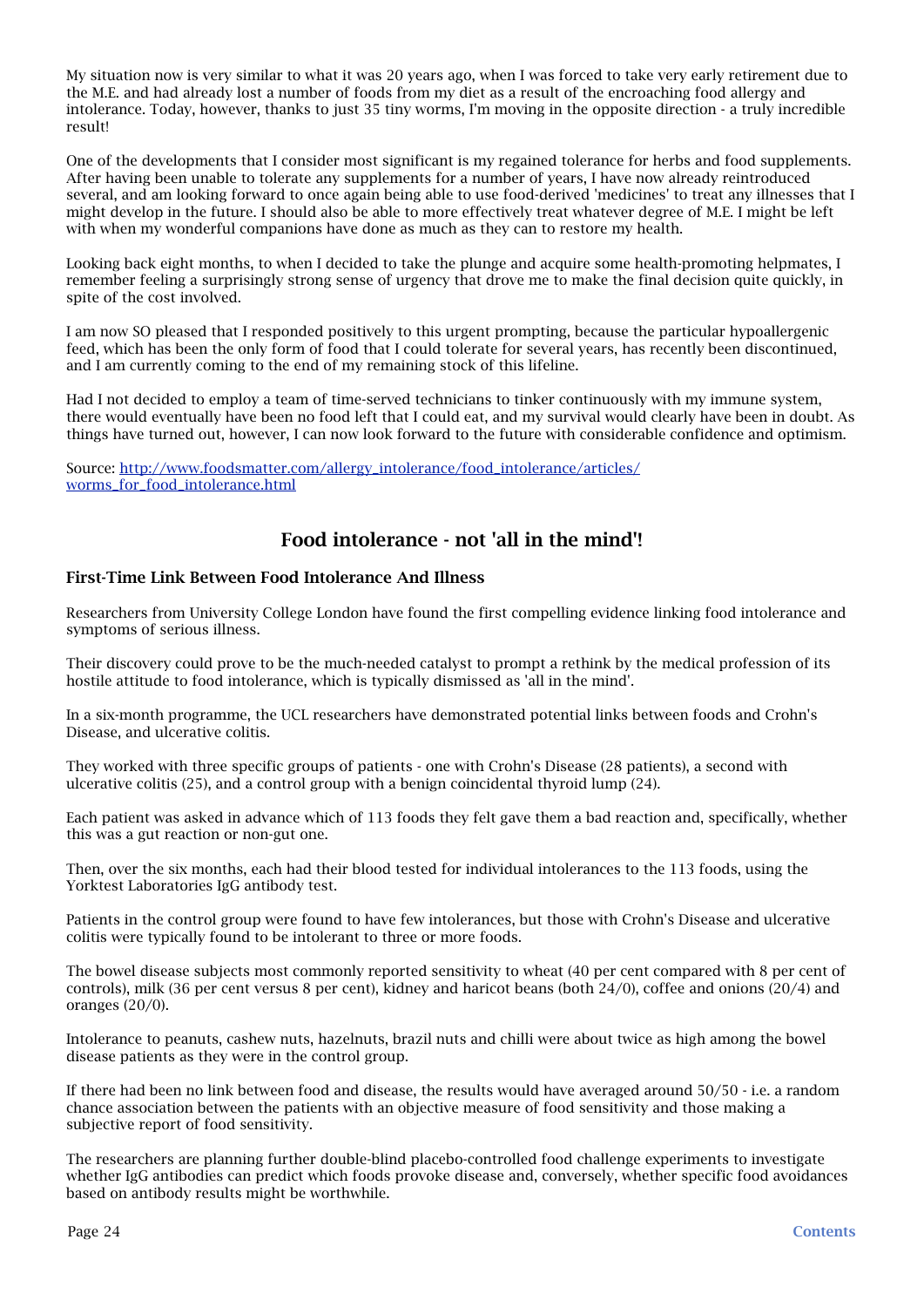### IgG and Gastrointestinal Disorders

Dr Anton Emmanuel, consultant gastroenterologist and senior lecturer in neuro-gastroenterology at University College Hospital, London, outlines some of his recent work. Additions in italics in brackets are intended to help our less medically literate readers to understand Dr Emmanuel - they might also be helped by reading our article on [allergy testing.](http://www.foodsmatter.com/allergy_intolerance/allergy_testing/articles/allergy_tests_07.html)

The possible role of food hypersensitivity in causing gastrointestinal disease was first suggested in 1950. While there is good evidence of the clinical importance of food allergy in certain gut diseases (eosinophilic enteritis, coeliac disease), the role of gastrointestinal hypersensitivity (allergic) reactions in other gut disorders remains controversial.

### Food allergy and intolerance in IBD (Irritable Bowel Disease)

While there is no evidence that specific immune-mediated (allergic) reactions to food play a role in most patients with either Crohn's disease or ulcerative colitis (UC), it is common for patients with gastrointestinal (GI) disorders to believe that something in their diet has caused their condition. Some studies have claimed that food sensitivities are common in Crohn's and have found that when food intolerances are detected, patients on an exclusion diet maintain remission significantly longer than those on an unrestricted diet. However, when these patients are subjected to double-blind food challenges only 15% show a positive response.

In contrast UC does not seem to respond to bowel rest or elemental diets (totally allergen-free formula food made solely from nutrients so there is no waste to be eliminated via the bowel). However, when patients with UC were surveyed regarding the frequency and pattern of food intolerance there existed no significant difference in findings between UC and Crohn's disease. Food intolerance was reported at a significantly higher rate in patients with IBD than in normal controls.

### Potential mechanisms for food allergy in IBD

While the bowel mucosa (lining) acts as a physical barrier to dietary and microbial antigens (substances which the immune system recognises as harmful), even under normal physiological conditions intact food antigens can penetrate the mucosal barrier via transcellular or para-cellular routes. The integrity of the GI mucosa is further compromised by inflammatory conditions such as infectious gastroenteritis or IBD. This increased permeability exposes the immune components of the GI tract, principally resident in the lamina propria and Peyer's patches (parts of the mucosal lining of the gut), to the potentially antigenic components of the luminal contents (the food moving through the intestines).

IgE mediated food hypersensitivity Immediate phase reaction

Previously sensitised mast cells are induced to release inflammatory mediators by IgE in the immediate phase reaction (see [IgE reactions\)](http://www.foodsmatter.com/allergy_intolerance/allergy_testing/articles/allergy_tests_07_2.html). These mediators result in increased vascular permeability, smooth muscle contraction and the classical wheal and flare (allergic) response. There is evidence that similar mechanisms may operate in mucosal (gut lining) hypersensitivity reactions. Certainly food antigen induced mast cell degranulation (the process by which histamine etc is released when the IgE antibody 'binds' to the antigen) has been demonstrated in the rat intestine. In addition degranulating mast cells have been found in the gut mucosa of patients with Crohn's disease.

### Delayed phase reaction

The immunomodulators and pro-inflammatory agents released by mast cell degranulation result in granulocyte, lymphocyte and monocyte/ macrophage (all white blood cells involved in an immune response) migration and activation. This results in a more protracted hypersensitivity (allergic) response. The role of this delayed phase reaction in asthma and atopic eczema is well demonstrated. It has also been suggested that a similar mechanism may play a role in food allergy. However a clear role in IBD has not been demonstrated.

### IgG mediated food hypersensitivity

Whilst raised IgG levels are seen in patients with asthma, hayfever, eczema and atopic dermatitis, the published data regarding IgG mediated immune reactions in food hypersensitivity (allergy) is contradictory. In fact it has been suggested that IgG production may be a normal immunological response to dietary antigens. However, increased levels of food-specific IgG and IgG4 antibodies have been demonstrated in atopic eczema and respiratory allergy. In food allergy the immunological response may be heterogenous with a predominance of one type of antibody response in different patients.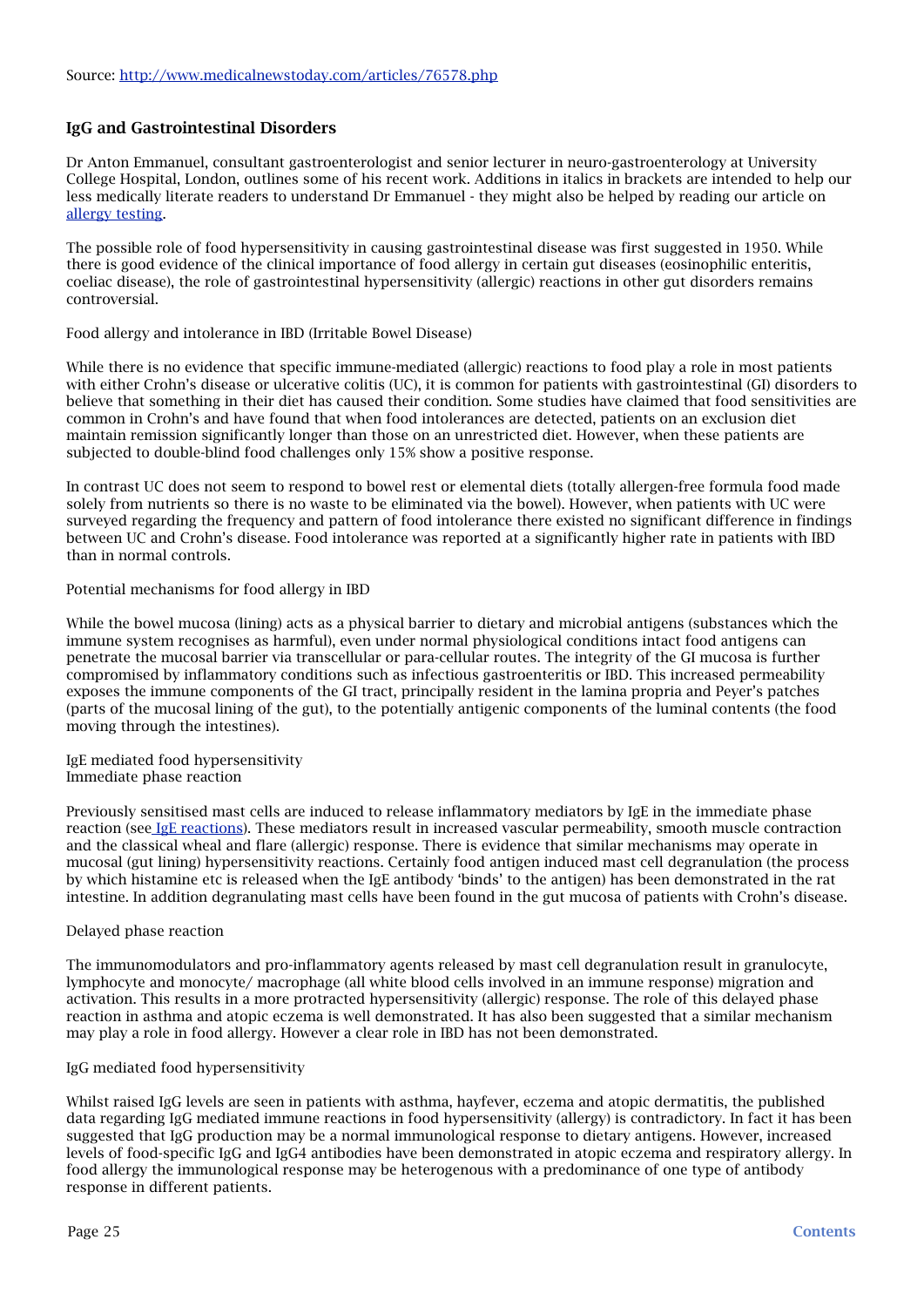### Antibody combinations

One study comparing raised levels of IgE, IgG4 and double blind food challenge found that elevation of any one immuno-globulin (Ig) sub-class correlated with a positive history of food hypersensitivity in only 63% of patients, but that the combination of IgE and IgG4 correlated in 91% of patients. These high specificities have been reproduced elsewhere also with IgE and IgG food specific antigens in combination.

### IgG, Crohn's and IBS

Our group has shown that there are increased levels of food specific IgG antibodies in Crohn's disease compared to controls (in the people in the study with Crohn's Disease compared to the 'control' participants who did not have the disease). There was no significant correlation between food antibodies and patient reported sensitivity, possibly a result of the small number of patients in this study. These results suggest further experiments to investigate whether IgG antibodies can predict foods that provoke disease on double blind, placebo-controlled food challenge and conversely, whether specific food avoidances based on antibody titres (tested levels) might be worthwhile.

In the setting of IBS, an exclusion diet guided by the presence of IgG food-specific antibodies gave greater symptom relief and global rating scores as compared to a sham exclusion diet which did not avoid the foods indicated on IgG testing. Examining the patterns of IgG4 food-specific antibody positivity in patients with IBS compared with controls, it is apparent that subjects with IBS have significantly higher titres (tested levels) of antibodies to wheat, beef, pork and lamb than controls. An exclusion diet based on these IgG4 titres, significantly improves IBS symptoms and rectal sensitivity and compliance.

### Challenge to dogma

These findings challenge the dogma that IgG antibodies to food are non-specific and of no relevance to gastroinstestinal (GI) disease. The possibility exists that IgG antibodies to food could be useful in guiding dietary management of other GI disease responsive to dietary manipulation, in particular Crohn's disease.

IBS is often associated with adverse reactions to food and food allergy might be a mechanism for symptoms in a subgroup of these patients. The observation that faecal IgE levels are increased in a subgroup of patients with IBS but not in healthy subjects lends weight to the concept that allergy might be relevant in at least some patients with IBS.

### Research findings

Investigation into the role of food intolerance in IBS dates back to 1982 when Jones et al. evaluated 25 consecutive IBS patients with a one-week elimination diet followed by open challenge with suspected foods. Of patients taking part, 67% had a resolution of symptoms. Wheat, corn, dairy products, coffee, tea and citrus were the most commonly implicated foodstuffs. Since then several studies of dietary exclusion have been reported, with response rates ranging from 15-71%. The most favourable symptomatic response in these studies of dietary manipulation has been in the sub-group with diarrhoea-predominant IBS.

The correlation of a positive dietary challenge with immunological markers of hyper-sensitivity (Type 1, IgE food allergy) has been poor. Three of the above studies examined the association between a positive dietary challenge and skin prick tests and/or radioallergosorbent (RAST) tests. One of these studies demonstrated a positive correlation in those IBS patients with a history of atopy (suffering from allergy) only.

Additional indirect evidence of an association between allergy and IBS takes the form of two small, double blind, placebo-controlled studies of disodium cromoglycate in IBS.

Disodium cromoglycate inhibits the release of inflammatory mediators by inhibiting degranulation of mast cells (prevents the release of histamine etc) following contact with an allergen. Hence, the effect of this drug in IBS may be due to the curtailment of an allergen-mediated response. A larger study of 428 patients comparing disodium cromoglycate and elimination diet demonstrated that disodium cromoglycate was as effective as an elimination diet in improving symptoms.

#### Further investigation

While there is no clear evidence to suggest that IBS is an infective condition, the observation that 30% of patients develop symptoms after an episode of gastroenteritis raises a question as to possible mechanisms for the association. One possibility is that inflammation of the bowel causes increased mucosal permeability thus increasing exposure of the immune system to dietary and microbial antigens. This might allow 'priming' of the mucosal immune system and predispose to hypersensitivity responses. Specific serological data (derived from analysis of the blood) to support this hypothesis do not exist however. Clearly investigation into the mechanism of this association warrants further research.